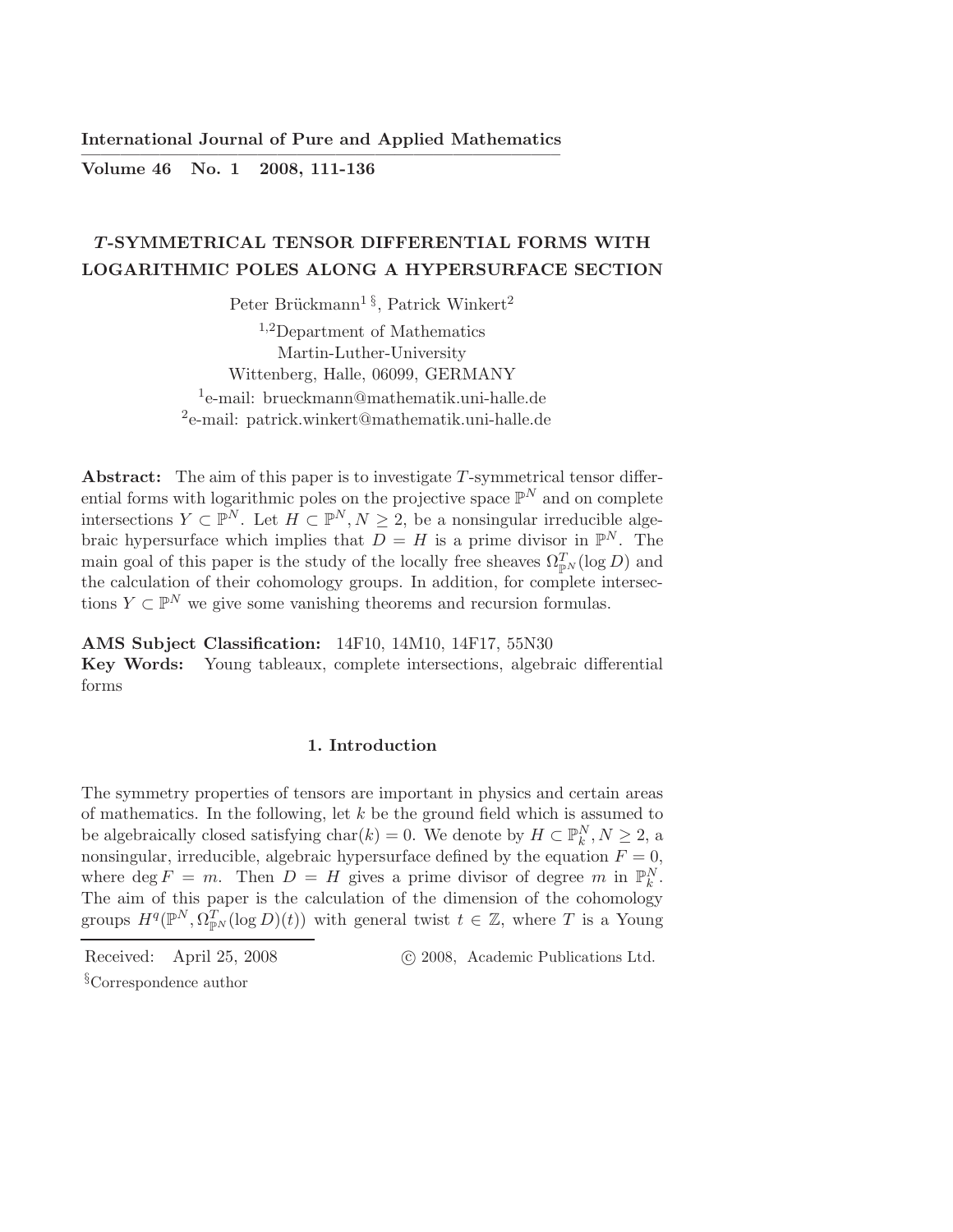tableau specified later.  $\Omega_{\mathbb{P}^N}^T(\log D)$  denotes the so-called sheaf of germs of Tsymmetrical tensor differential forms with logarithmic poles along the prime divisor  $D$  (cf. [4], [7], [3]). In addition, we consider the associated cohomology groups of nonsingular, irreducible, *n*-dimensional complete intersections  $Y \subset$  $\mathbb{P}^N$ ,  $n \geq 2$ . In this case, let the prime divisor  $D = Y \cap H$  be the intersection of  $Y$  and hypersurface  $H$ . As special cases, we investigate the alternating and the symmetric differential forms on  $\mathbb{P}^N$  and on Y, respectively.

# 2. Notations and Preliminaries

Let  $\Omega^1_X$  be the sheaf of germs of regular algebraic differential forms on a ndimensional nonsingular, projective variety  $X \subseteq \mathbb{P}^N$  and let  $\Omega_X^r = \Lambda \Omega_X^1$  and  $S<sup>r</sup> \Omega_X^1$  be the sheaves of alternating and symmetric differential forms on X, alternatively. We denote by  $(\Omega_X^1)^{\otimes r}$  the *r*-th tensor power of  $\Omega_X^1$ . The coherent sheaves  $\Omega^1_X$ ,  $\Omega^r_X$ ,  $S^r \Omega^1_X$  and  $(\Omega^1_X)^{\otimes r}$  are locally free on X with the rank n,  $\binom{n}{r}$  $\binom{n}{r},$  $(n+r-1)$  $r-1$ ) and  $n^r$ , respectively.

The irreducible representations of the symmetric group  $S_r$  correspond to the conjugacy classes of  $S_r$ . These are given by partitions  $(l) : r = l_1 + \ldots + l_d$ with  $l_i \in \mathbb{Z}, l_1 \geq l_2 \geq \ldots \geq l_d \geq 1$ . Partition (*l*) can be described by a so-called Young diagram T with r boxes and the row lengths  $l_1, \ldots, l_d$ . The column lengths of T will be denoted by  $d_1, \ldots, d_l$  and we set  $d = d_1 = \text{depth } T$ and  $l = l_1 = \text{length } T$ , respectively. Clearly,  $d_1 \geq d_2 \geq \ldots \geq d_l \geq 1$  and the equations  $\sum_{j=1}^{l} d_j = \sum_{i=1}^{d} l_i = r$  are fulfilled. Moreover, we put  $l_i = 0$  for  $i > d$ and  $d_j = 0$  for  $j > l$ . The "hook-length" of the box inside the *i*-th row and the j-th column of the Young diagram is defined by  $h_{i,j} = l_i - i + d_j - j + 1$  and the degree of the associated irreducible representation is equal to

$$
\nu_{(l)} = \frac{r!}{\prod h_{i,j}} = \frac{r!}{d!} \cdot \prod_{i=1}^d \frac{i!}{(l_i + d - i)!} \cdot \prod_{1 \le i < j \le d} \left( \frac{l_i - l_j}{j - i} + 1 \right) \\
= r! \cdot \det((\frac{1}{\Gamma(l_i + 1 - i + j)}))_{i,j=1,\dots,d}
$$

 $(cf. [5]).$ 

A numbering of the r boxes of a given Young diagram by the integers  $1, 2, \ldots, r$  in any order is said to be a Young tableau which for simplicity again will be denoted by T. Now, one has an idempotent  $e_T$  in the group algebra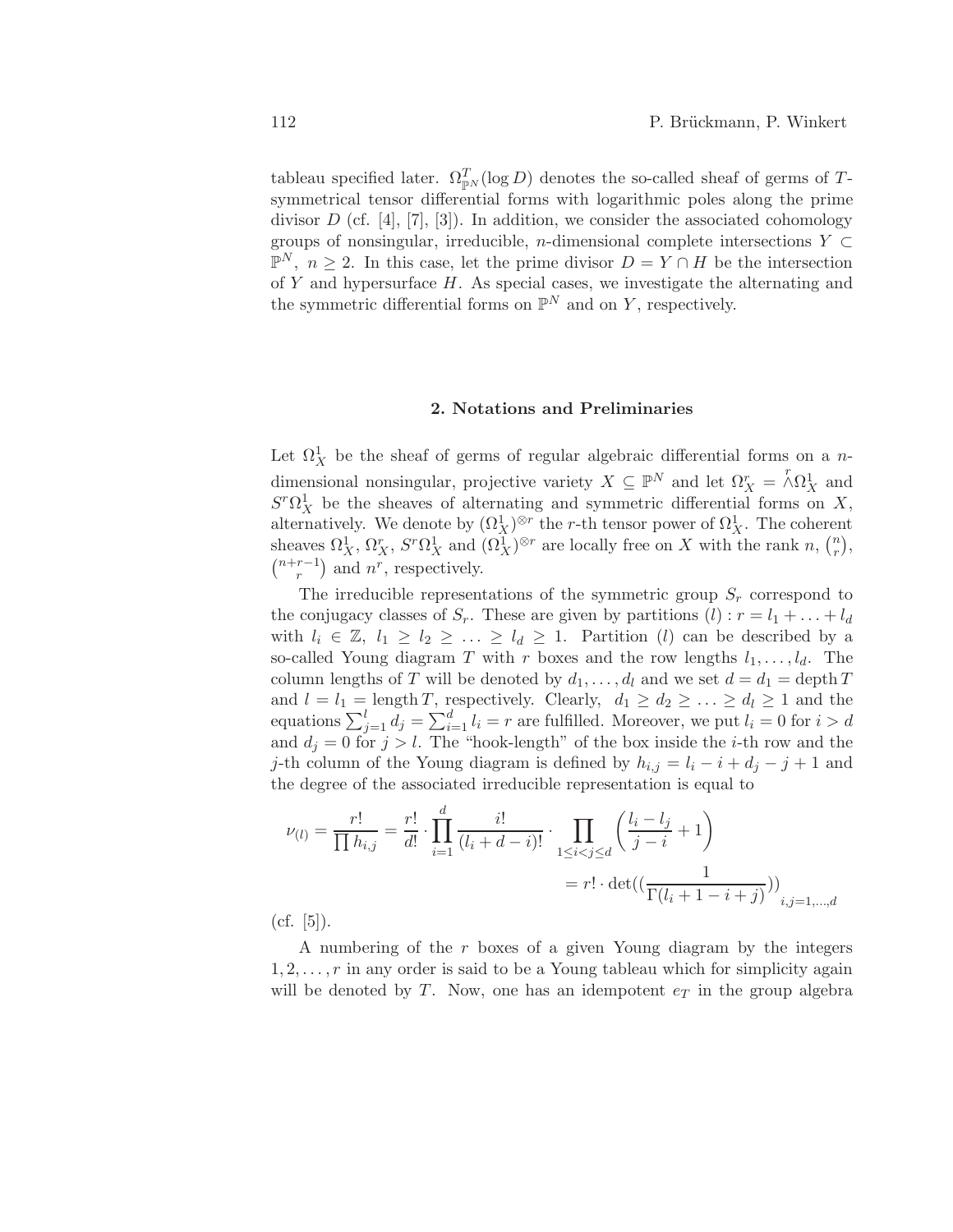$k \cdot S_r$  defined by

$$
e_T = \frac{\nu_{(l)}}{r!} \cdot \left( \sum_{q \in Q_T} \text{sgn}(q) \cdot q \right) \circ \left( \sum_{p \in P_T} p \right),
$$

where the subgroups  $P_T$  and  $Q_T$  of  $S_r$  are given as follows:  $P_T = \{p \in S_r :$ p preserves each row of T,  $Q_T = \{q \in S_r : q \text{ preserves each column of } T\}.$ 

The idempotent  $e_T$  is called Young symmetrizer (cf. [5]). If the numbering of the boxes of the Young tableau generates inside every row and every column monotone increasing sequences, we speak of a standard tableau. The number of all standard tableaux to a given Young diagram is equal to the degree  $\nu_{(l)}$ . We denote by  $D(r)$  the set of all standard tableaux to all Young diagrams with r boxes.

For a variety X the notation  $\Omega_X^{\otimes r} = (\Omega_X^1)^{\otimes r}$  stands for the sheaf of germs of regular algebraic tensor differential forms. This implies that the symmetric group  $S_r$  and the related group algebra  $k \cdot S_r$  act on  $\Omega_X^{\otimes r}$  defined by  $p(a_1 \otimes \ldots \otimes$  $a_r$ ) =  $a_{p^{-1}(1)} \otimes \ldots \otimes a_{p^{-1}(r)}$  for all  $p \in S_r$ . That means, mapping p permutates the spots inside the tensor product. Furthermore, it holds

$$
\Omega_X^{\otimes r} = \bigoplus_{T \in D(r)} \Omega_X^T
$$

with  $\Omega_X^T = e_T(\Omega_X^{\otimes r})$ , where  $\Omega_X^T$  is called the sheaf of germs of T-symmetrical tensor differential forms or simply the T-power of  $\Omega_X^1$ . If two Young tableaux T and  $\widetilde{T}$  possess the same Young diagram, we have  $\Omega_X^T \cong \Omega_X^T$ .

Under the assumption depth  $T \leq \dim X$  with a smooth *n*-dimensional variety X the belonging sheaf  $\Omega_X^T$  is locally free of rank

$$
\prod_{1 \leq i < j \leq n} \left( \frac{l_i - l_j}{j - i} + 1 \right) = \left( \prod_{i=1}^{n-1} i! \right)^{-1} \cdot \Delta(l_1 - 1, l_2 - 2, \dots, l_n - n),
$$

where  $\Delta(t_1, t_2, \ldots, t_n) = \prod_{1 \leq i < j \leq n} (t_i - t_j)$  denotes the Vandermonde determinant. If depth  $T > \dim X$  then we have  $\Omega_X^T = 0$ . In the special cases  $\Omega_X^r = \wedge^r \Omega_X^1$  and  $S^r \Omega_X^1$  the Young tableau has only one column and one row, respectively. In the same way the T-power  $\mathcal{F}^T$  of an arbitrary coherent algebraic sheaf  $\mathcal F$  is defined. One has for instance  $\Omega_X^T(\log D) = (\Omega_X^1(\log D))^T$ .

Furthermore, we describe the  $T$ -power of an algebraic complex (cf. [3]): Let R be a commutative ring which contains the algebraically closed ground field k fulfilling char  $(k) = 0$ . We consider an algebraic complex K of R-modules given by  $K: K_0 \xrightarrow{d} K_1 \xrightarrow{d} K_2 \xrightarrow{d} \dots$  with  $d^2 = 0$ .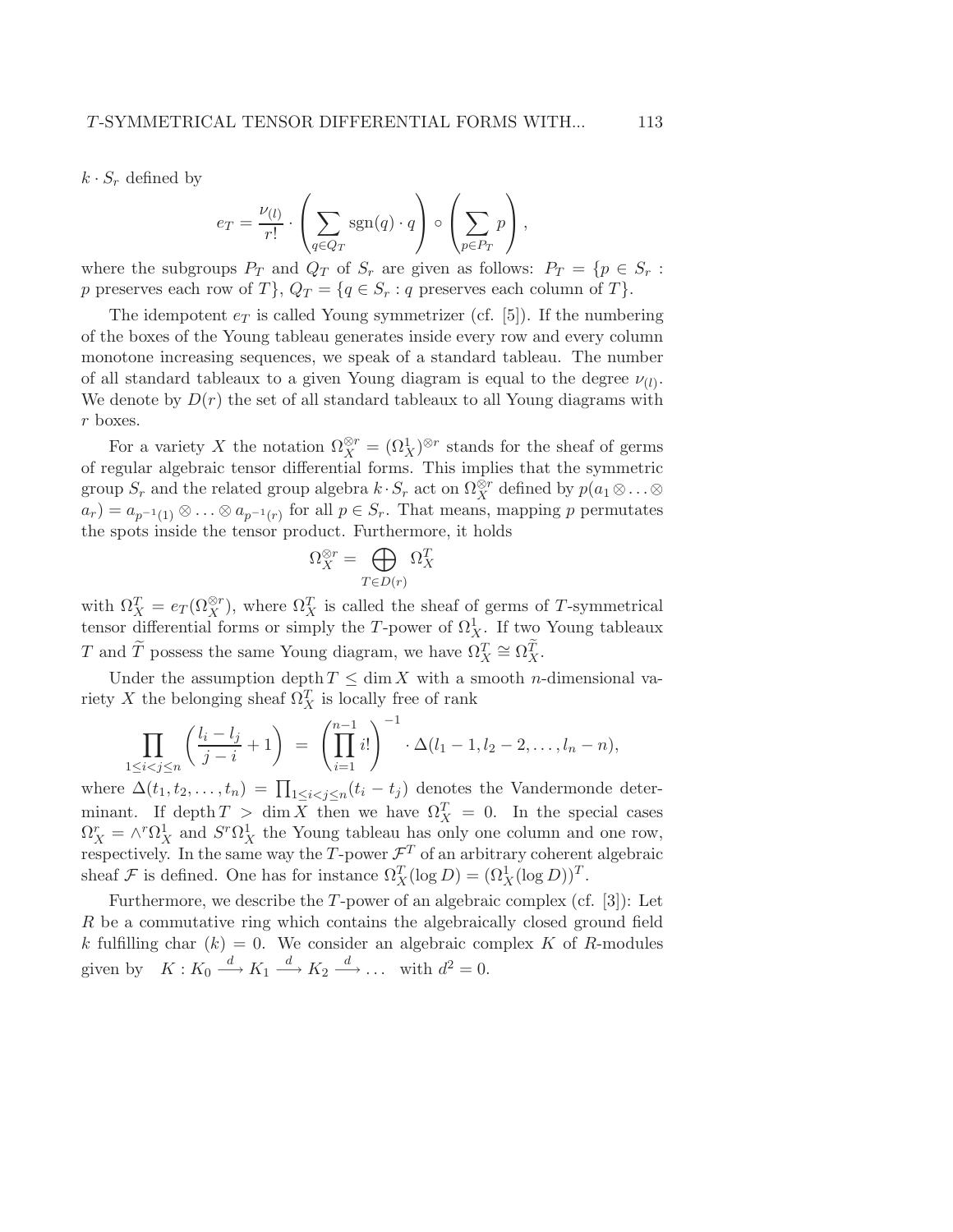Then the *r*-th tensor power  $P = K^{\otimes r}$  of K is defined by  $P = K^{\otimes r} : P_0 \stackrel{\delta}{\longrightarrow}$  $P_1 \stackrel{\delta}{\longrightarrow} P_2 \stackrel{\delta}{\longrightarrow} \dots$  with  $P_s = \bigoplus_{s_1 + \dots + s_r = s} K_{s_1} \otimes \dots \otimes K_{s_r}$  and  $\delta(b_1 \otimes \dots \otimes b_r) = \sum_{i=1}^r (-1)^{s_1 + \dots + s_{i-1}} \cdot b_1 \otimes \dots \otimes b_{i-1} \otimes d(b_i) \otimes b_{i+1} \otimes \dots \otimes b_r$ , where  $b_j \in K_{s_j}$  for all j. Again the symmetric group  $S_r$  acts on this tensor power by permutation of the spots inside the tensor product. In order to obtain such an action of  $S_r$ on  $P = K^{\otimes r}$ , which commutates with  $\delta$ , we introduce additionally a sign as follows:

1. 
$$
\sigma(p \, ; s_1, \ldots, s_r) := \sum_{\substack{i < j \\ p(i) > p(j)}} s_i \cdot s_j \quad \text{for all } p \in S_r.
$$

2.  $p(b_1 \otimes \ldots \otimes b_r) := (-1)^{\sigma(p \; ; s_1, \ldots, s_r)} \cdot b_{p^{-1}(1)} \otimes \ldots \otimes b_{p^{-1}(r)},$  where  $b_j \in$  $K_{s_j}$  for all  $j \in \{1, \ldots, r\}.$ 

Then one has

$$
P_s = \bigoplus_{T \in D(r)} K_s^{(T)}, \quad K^{\otimes r} = \bigoplus_{T \in D(r)} K^{(T)}, \quad H^*(K^{\otimes r}) = \bigoplus_{T \in D(r)} H^*(K^{(T)})
$$
  
with  $K_s^{(T)} = e_T(P_s)$  and  $K^{(T)} = e_T(K^{\otimes r}) : \quad K_0^{(T)} \xrightarrow{\delta} K_1^{(T)} \xrightarrow{\delta} K_2^{(T)} \xrightarrow{\delta} \dots$ 

This complex  $K^{(T)}$  is said to be the T-power of K. If two Young tableaux T and  $\widetilde{T}$  possess the same Young diagram, one has  $K^{(T)} \cong K^{(\widetilde{T})}$ . For an exact sequence K the T-power  $K^{(T)}$  of K is also an exact sequence.

Now, let  $X \subseteq \mathbb{P}^N$  be a projective variety satisfying  $\omega_X \cong \mathcal{O}_X(n_X)$  for some  $n_X \in \mathbb{Z}$ , where  $\omega_X$  stands for the canonical line bundle. This implies under the assumptions  $d = \operatorname{depth} T = \dim X = n$  and  $l = \operatorname{length} T > 1$  the isomorphism  $\Omega_X^T \cong \Omega_X^{T'} \otimes \omega_X \cong \Omega_X^{T'}(n_X),$ 

where  $T'$  arises from T by deleting the first column of T. In the case  $d =$ depth  $T = \dim X = n$  and  $l = \text{length } T = 1$  (i.e. T has only one column) we have the isomorphism  $\Omega_X^T \cong \Omega_X^n \cong \omega_X \cong \mathcal{O}_X(n_X)$ .

An important tool in our considerations will be the Serre duality: Suppose the Young tableau T has the column lengths  $d_1, \ldots, d_l$  satisfying  $d_1 = d$ depth  $T \leq \dim X = n$ . We get an associated Young tableau  $T^*$  by the column lengths  $d_j^* = n - d_{l+1-j}$  for all  $j = 1, ..., l$ . One verifies readily that in case depth  $T \leq n$  holds  $(T^*)^* = T$ .

The next lemma delivers some duality relations about the dimensions of cohomology groups.

**Lemma 2.1.** Let  $Y = H_1 \cap ... \cap H_{N-n} \subseteq \mathbb{P}^N$  be a *n*-dimensional, non*singular, irreducible, complete intersection defined by algebraic hypersurfaces*  $H_i \subset \mathbb{P}^N$  satisfying  $F_i = 0$  with  $\deg F_i = m_i$ . The dimension of Y is n. In this *case, let the prime divisor*  $D = Y \cap H$  *be the intersection of* Y *and hypersurface*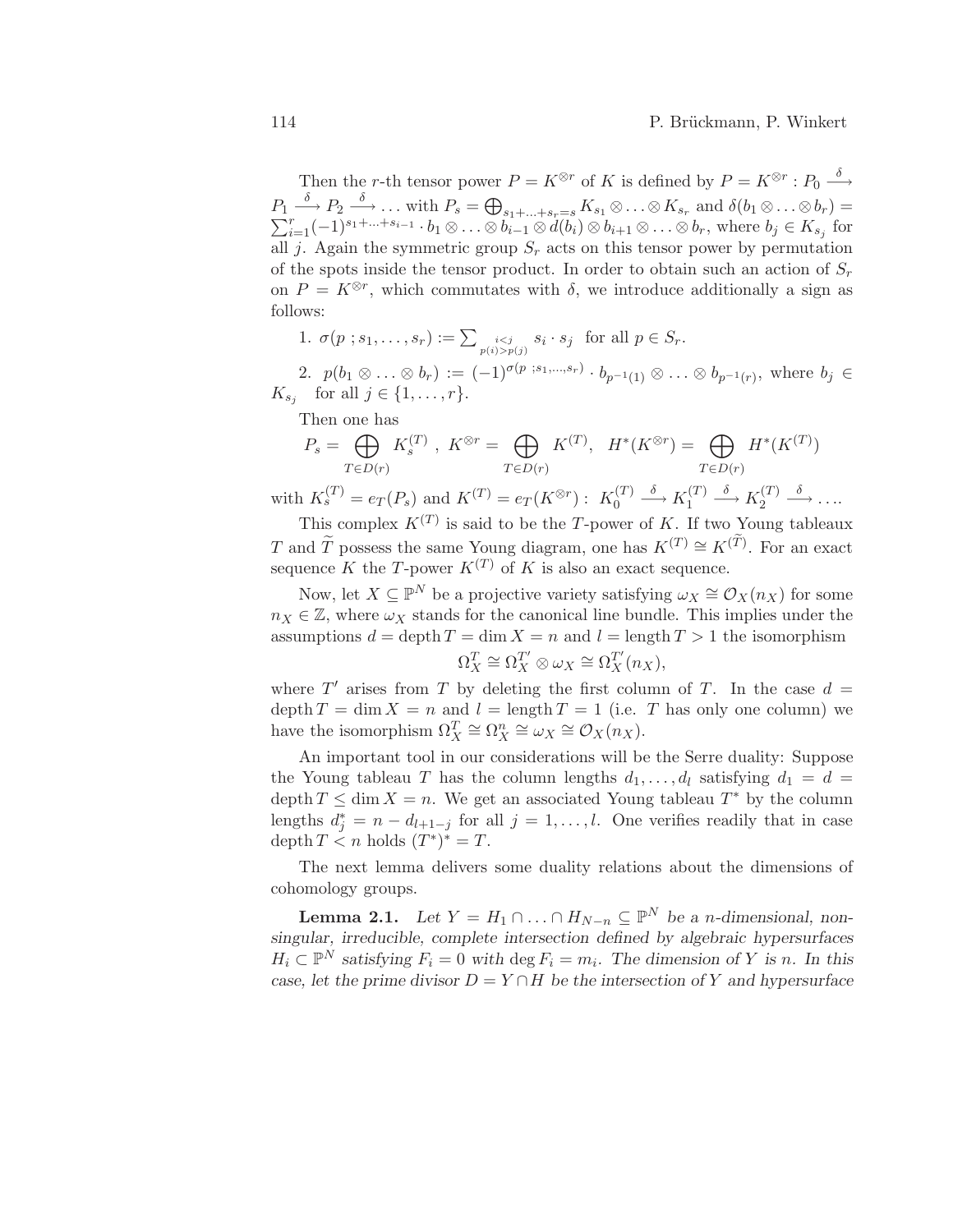$H : F = 0$  of degree m. Assume that D also becomes a nonsingular irreducible *complete intersection of dimension* n − 1*. Then one has:*

(i) dim  $H^q(\mathbb{P}^N, \Omega_{\mathbb{P}^N}^r(\log D)(t)) = \dim H^{N-q}(\mathbb{P}^N, \Omega_{\mathbb{P}^N}^{N-r}(\log D)(-t-m)).$ 

(*ii*) dim  $H^q(Y, \Omega_Y^r(\log D)(t)) = \dim H^{n-q}(Y, \Omega_Y^{n-r}(\log D)(-t-m)).$ 

 $(iii)$  dim  $H^q(\mathbb{P}^N, \Omega_{\mathbb{P}^N}^T(\log D)(t)) = \dim H^{N-q}(\mathbb{P}^N, \Omega_{\mathbb{P}^N}^{T^*}(\log D)(-t - l \cdot m + t))$  $(l-1)(N+1))$ .

 $(iv)$  dim  $H^q(Y, \Omega_Y^T(\log D)(t)) = \dim H^{n-q}(Y, \Omega_Y^{T^*})$  $Y^T (log D)(-t - l \cdot m - (l -$ 1)( N X−n  $i=1$  $m_i - N - 1$ )).

 $(v)$  dim  $H^q(\mathbb{P}^N, S^r \Omega_{\mathbb{P}^N}^1(\log D)(t)) = \dim H^{N-q}(\mathbb{P}^N, \Omega_{\mathbb{P}^N}^{T^*}(\log D)(-t-r \cdot m +$  $(r-1)(N+1)$ , where  $T^*$  denotes a rectangle with  $N-1$  rows and r columns.  $(vi)$  dim  $H^q(Y, S^r \Omega_Y^1(\log D)(t)) = \dim H^{n-q}(Y, \Omega_Y^{T^*})$  $Y^{T^*}(\log D)(-t-r\cdot m-(r-p))$  $\sum_{n=1}^{N-n}$ N  $i=1$  $(m_i - N - 1)$ ), where  $T^*$  denotes a rectangle with  $n - 1$  rows and r *columns.*

*Proof.* We consider the following exact sequence (cf. [4])

 $0 \longrightarrow \Omega_{\mathbb{P}^N}^r(\log D)(-m) \longrightarrow \Omega_{\mathbb{P}^N}^r \longrightarrow \Omega_D^r \longrightarrow 0.$ For  $r = N$  we have  $\Omega_D^N = 0$ , i.e.  $\Omega_{\mathbb{P}^N}^N(\log D) \cong \Omega_{\mathbb{P}^N}^N(m) \cong \mathcal{O}_{\mathbb{P}^N}(m - N - 1)$ . This implies a pairing  $\Omega_{\mathbb{P}^N}^r(\log D)(t) \times \Omega_{\mathbb{P}^N}^{N-r}(\log D)(-t - m + N + 1) \longrightarrow$  $\mathcal{O}_{\mathbb{P}^N}$ , which means that the vector space  $H^q(\mathbb{P}^N, \Omega^r_{\mathbb{P}^N}(\log D)(t))$  is dual to  $H^{N-q}(\mathbb{P}^N,(\Omega_{\mathbb{P}^N}^{N-r}(\log D)(-t-m+N+1))\otimes \Omega_{\mathbb{P}^N}^N).$ 

Setting  $\Omega_{\mathbb{P}^N}^N \cong \mathcal{O}_{\mathbb{P}^N}(-N-1)$  yields (i). The statement (ii) can be shown in a similar way. Note that  $\Omega_Y^n(\log D) \cong \Omega_Y^n(m) \cong \mathcal{O}_Y(m + \sum_{i=1}^{N-n} m_i - N - 1).$ Now, let T be a Young tableau with r boxes, given by the row lengths  $l_1, \ldots, l_d$ and the column lengths  $d_1, \ldots, d_l$  where  $d = d_1$  = depth T and  $l = l_1$  = length T. The Young tableau  $T^*$  has the column lengths  $d_j^* = n - d_{l+1-j}$  for all  $j \in \{1, ..., l\}$  and we have again  $\Omega_{\mathbb{P}^N}^N(\log D) \cong \mathcal{O}_{\mathbb{P}^N}(m-N-1)$ . From the pairing  $\Omega_{\mathbb{P}^N}^T(\log D)(t) \times \Omega_{\mathbb{P}^N}^{T^*}(\log D)(-t - l \cdot (m - N - 1)) \longrightarrow \mathcal{O}_{\mathbb{P}^N}$  follows  $\text{Hom}(\Omega_{\mathbb{P}^N}^T(\log D)(t), \mathcal{O}_{\mathbb{P}^N}) \cong \Omega_{\mathbb{P}^N}^{T^*}(\log D)(-t - l \cdot (m - N - 1)),$  which shows assertion (iii). In order to show the formula for complete intersections Y instead of  $\mathbb{P}^N$ , we replace  $-N-1$  by  $\sum_{i=1}^{N-n} m_i - N - 1$ . Choosing  $l = r$  (depth  $T = 1$ ) in (iii) and (iv) proves (v) and (vi), respectively.  $\Box$ 

For a projective variety  $X \subseteq \mathbb{P}^N$  and a coherent sheaf  $\mathcal F$  on X the dimensions  $\dim_k H^q(X, \mathcal{F})$  are finite and we have the so-called Euler-Poincaré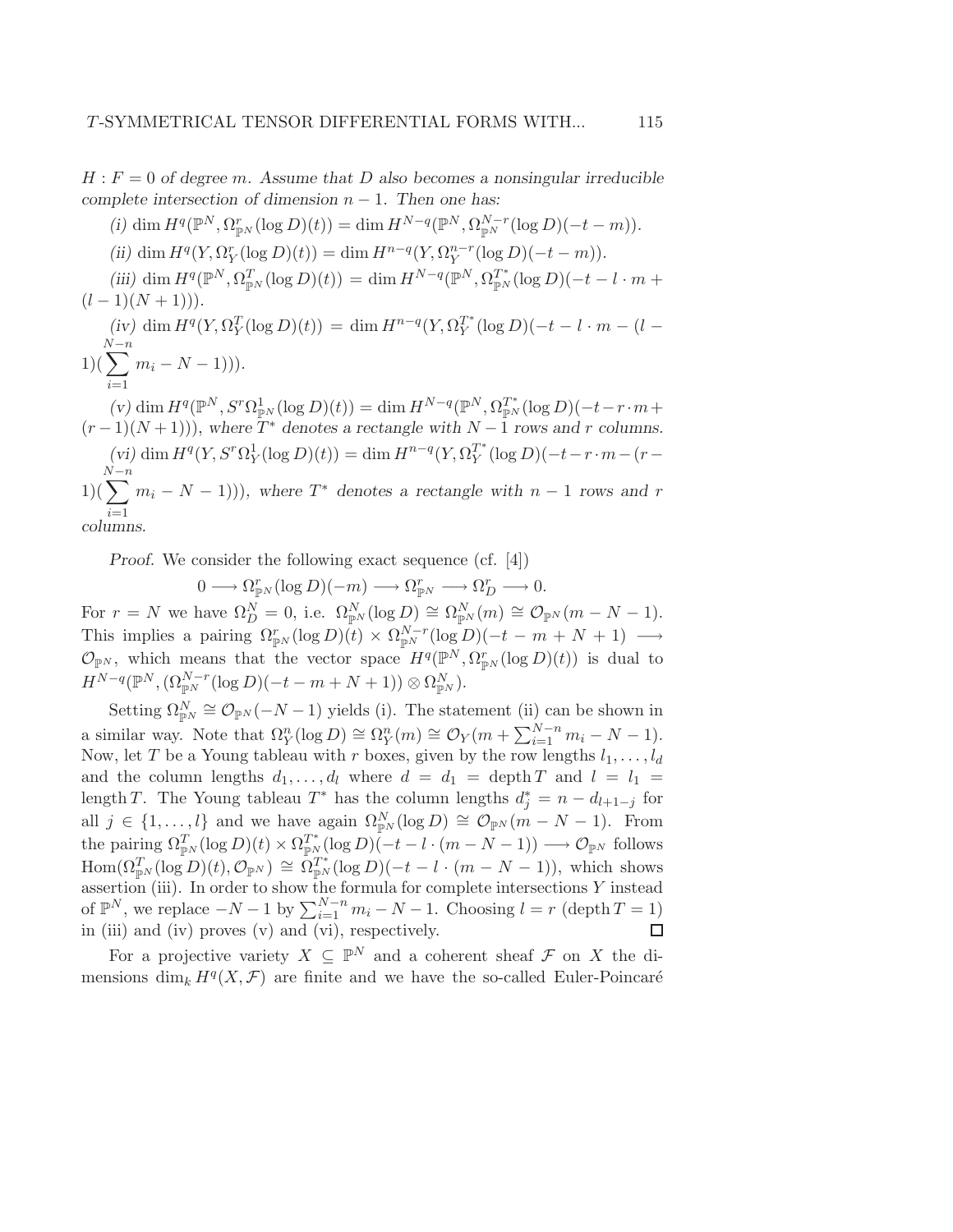characteristic given by  $\chi(X, \mathcal{F}) = \sum_{q=0}^{\dim X} (-1)^q \cdot \dim H^q(X, \mathcal{F})$ . From a short exact sequence  $0 \to \mathcal{F} \to \mathcal{G} \to \mathcal{H} \to 0$  with coherent sheaves  $\mathcal{F}, \mathcal{G}, \mathcal{H}$  on X we obtain the equation  $\chi(X, \mathcal{G}) = \chi(X, \mathcal{F}) + \chi(X, \mathcal{H})$ . Under the above assumptions we also know, that for a short exact sequence of coherent sheaves on  $X$ there exists a long exact sequence for the associated cohomology groups. For every coherent sheaf  $\mathcal F$  on the projective variety  $X \subset \mathbb P^N$  there exists a polynomial  $P(X, \mathcal{F})(t) \in \mathbb{Q}[t]$  of degree dim X which fulfills  $\chi(X, \mathcal{F}(t)) = P(X, \mathcal{F})(t)$ for all  $t \in \mathbb{Z} \cdot P(X, \mathcal{F})(t)$  is said to be the Hilbert polynomial of  $\mathcal{F}$  (cf. [8], [6], [7]). For example, the structure sheaf on  $\mathbb{P}^N$  has the following Hilbert polynomial

$$
P(\mathbb{P}^N, \mathcal{O}_{\mathbb{P}^N})(t) = \chi(\mathbb{P}^N, \mathcal{O}_{\mathbb{P}^N}(t)) = \frac{(t+N)\cdot \ldots \cdot (t+1)}{N!} \ . \tag{2.1}
$$

# 3. The Projective Space  $\mathbb{P}^N$

In the following, we change the meaning of the binomial coefficient setting  $\int_{0}^{\alpha}$  $\begin{array}{c} \alpha \\ \beta \end{array}$  = 0 for all  $\alpha \in \mathbb{Z}, \beta \in \mathbb{N}$  satisfying  $\alpha < \beta$ , in particular:  $\begin{pmatrix} \alpha \\ \beta \end{pmatrix}$  $\binom{\alpha}{\beta}$  = 0 if  $\alpha$  < 0. For instance: dim  $H^0(\mathbb{P}^N, \mathcal{O}_{\mathbb{P}^N}(t)) = \binom{t+N}{N}$  $\lim_{N} H^{N}(\mathbb{P}^{N},\mathcal{O}_{\mathbb{P}^{N}}(t)) =$  $\binom{-t-1}{N}, H^q(\mathbb{P}^N, \mathcal{O}_{\mathbb{P}^N}(t)) = 0$  for  $0 < q < N$ .

Let  $H \subset \mathbb{P}^N$   $(N \geq 2)$  be a nonsingular, irreducible, algebraic hypersurface defined by the equation  $F = 0$ , that means,  $D = H$  is a prime divisor in  $\mathbb{P}^N$ . Both F and D are of degree m and  $D = H$  has dimension  $N - 1$ .

#### 3.1. Alternating Differential Forms

We denote by  $\Omega_{\mathbb{P}^N}^r$  the local free sheaf of germs of alternating differential forms on the projective space  $\mathbb{P}^N$  and consider the following sequence  $(t \in \mathbb{Z})$ 

$$
0 \longrightarrow \Omega_{\mathbb{P}^N}^r(t) \longrightarrow \Omega_{\mathbb{P}^N}^r(\log D)(t) \longrightarrow \Omega_D^{r-1}(t) \longrightarrow 0,
$$
\n(3.1)

which is known to be exact (cf. [4]). The dimensions of the cohomology groups  $H^q(\mathbb{P}^N, \Omega_{\mathbb{P}^N}^r(t))$  and  $H^q(D, \Omega_D^{r-1}(t))$  are calculated in [1], where we also find the following exact sequences

$$
0 \longrightarrow \Omega_{\mathbb{P}^N}^r(t-m) \longrightarrow \Omega_{\mathbb{P}^N}^r(t) \stackrel{\alpha}{\longrightarrow} \mathcal{O}_D(t) \otimes_{\mathcal{O}_{\mathbb{P}^N}} \Omega_{\mathbb{P}^N}^r \longrightarrow 0,
$$
\n(3.2)

$$
0 \longrightarrow \Omega_D^{r-1}(t-m) \longrightarrow \mathcal{O}_D(t) \otimes_{\mathcal{O}_{\mathbb{P}^N}} \Omega_{\mathbb{P}^N}^r \stackrel{\beta}{\longrightarrow} \Omega_D^r(t) \longrightarrow 0. \tag{3.3}
$$

The mapping  $\varphi^* := \beta \circ \alpha$  means the restriction of the differential forms on  $\mathbb{P}^N$  to the hypersurface  $D = H$ . In the case  $r = 1$ , one has to replace the sheaf  $\Omega_D^{r-1}$  by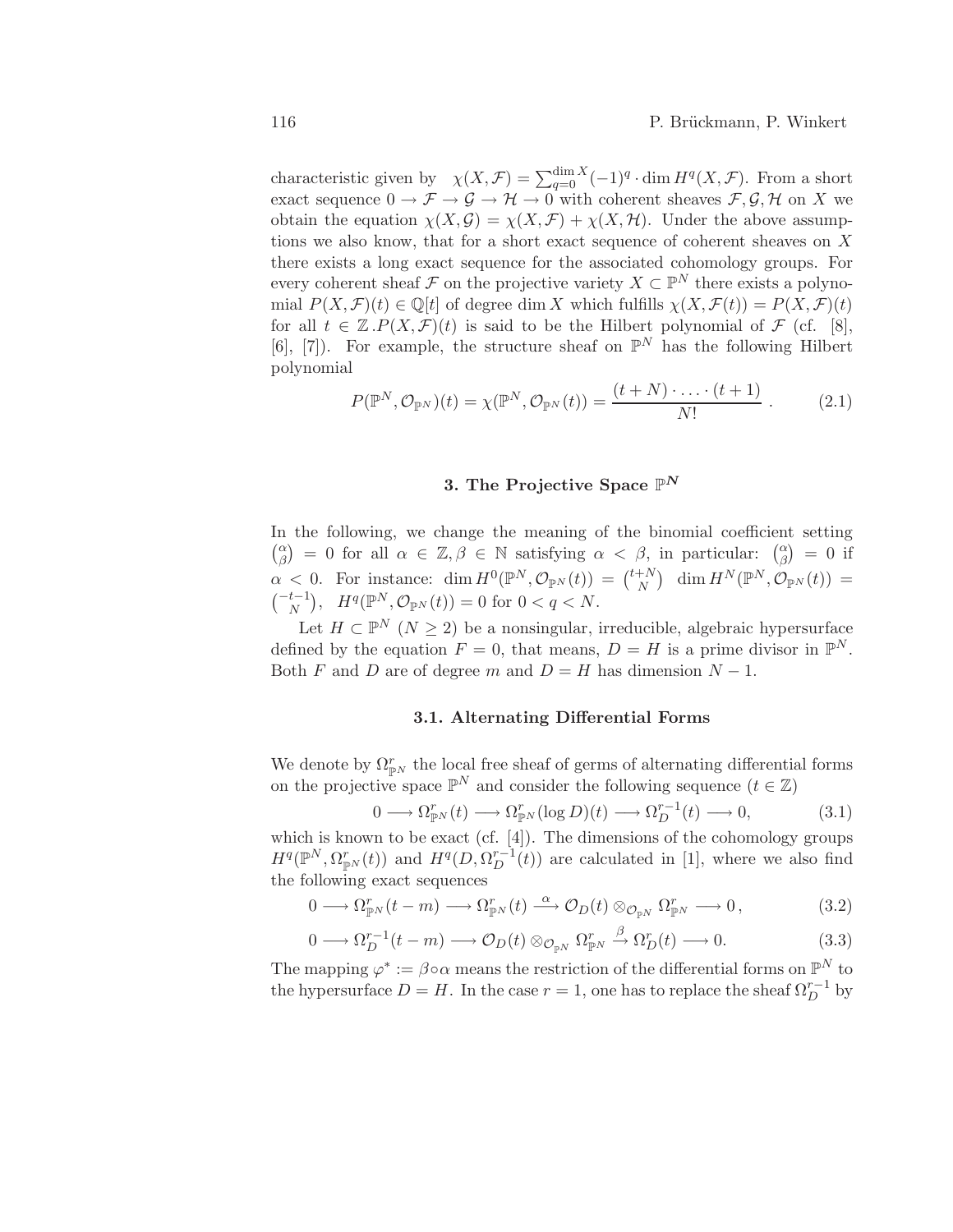the structure sheaf  $\mathcal{O}_D$ . For  $0 < q < N$  we have dim  $H^q(\mathbb{P}^N, \Omega^r_{\mathbb{P}^N}(t)) = \delta_{q,r} \cdot \delta_{t,0}$ (Kronecker- $\delta$ ) and we know by [1, Lemma 4] a base element of  $H^r(\mathbb{P}^N, \Omega^r_{\mathbb{P}^N})$ which is given by the cohomology class of the cocycle  $\omega^{(r)} \in C^r(\mathfrak{U}, \Omega_{\mathbb{P}^N}^r)$  defined by

$$
\omega_{i_0,\dots,i_r}^{(r)} = \frac{x_{i_0}}{x_{i_r}} \cdot d \frac{x_{i_1}}{x_{i_0}} \wedge d \frac{x_{i_2}}{x_{i_1}} \wedge \dots \wedge d \frac{x_{i_r}}{x_{i_{r-1}}}.
$$
\n(3.4)

U stands for the affine open covering of  $\mathbb{P}^N$  by the affine spaces  $U_i = \{x_i \neq 0\}.$ For  $r=1$ , in particular,  $\omega_{i_0,i_1}^{(1)}$  $\frac{1}{i_0, i_1} = \frac{x_{i_0}}{x_{i_1}}$  $\frac{x_{i_0}}{x_{i_1}} \cdot d \frac{x_{i_1}}{x_{i_0}}$  $\frac{x_{i_1}}{x_{i_0}}$  is a logarithmic differential. We may represent (3.4) by

$$
\omega_{i_0,\dots,i_r}^{(r)} = \omega_{i_0,i_1}^{(1)} \wedge \omega_{i_1,i_2}^{(1)} \wedge \dots \wedge \omega_{i_{r-1},i_r}^{(1)},
$$

which is an outer product of logarithmic differential forms. In the case  $q = r =$ N,  $t = 0$  the cochain  $\omega^{(N)}$  creates a base of  $H^N(\mathbb{P}^N, \Omega_{\mathbb{P}^N}^N)$  (cf. [1, Lemma 2]). Finally, we set  $\omega^{(0)} = 1$ .

**Lemma 3.1.** *Let*  $0 < r \leq N$ . Then the homomorphism  $d : H^{r-1}(D, \Omega_D^{r-1})$  $\longrightarrow H^r(\mathbb{P}^N, \Omega_{\mathbb{P}^N}^r)$  in the long homology sequence with respect to the exact *sequence*

$$
0\longrightarrow \Omega^r_{{\mathbb P}^N}\longrightarrow \Omega^r_{{\mathbb P}^N}(\log D)\longrightarrow \Omega^{r-1}_D\longrightarrow 0
$$

*is epimorphic. If in addition*  $2(r-1) \neq N-1$  *is valid, then d is an isomorphism.* 

*Proof.* We calculate the image of the cohomology class of  $\omega^{(r-1)}$  at the composition

$$
H^{r-1}(\mathbb{P}^N, \Omega_{\mathbb{P}^N}^{r-1}) \xrightarrow{\varphi^*} H^{r-1}(D, \Omega_D^{r-1}) \xrightarrow{d} H^r(\mathbb{P}^N, \Omega_{\mathbb{P}^N}^r)
$$

and denote  $\varphi^*(\omega^{(r-1)})$  again by  $\omega^{(r-1)}$ . Let  $\mathfrak U$  be the affine, open covering of  $\mathbb{P}^N$  given by the affine spaces  $U_i = \{x_i \neq 0\}$ . We consider the following commutative diagram

$$
0 \to C^{r-1}(\mathfrak{U}, \Omega_{\mathbb{P}^N}^r) \to C^{r-1}(\mathfrak{U}, \Omega_{\mathbb{P}^N}^r(\log D)) \to C^{r-1}(\mathfrak{U}, \Omega_D^{r-1}) \to 0
$$
  
\n
$$
\downarrow \qquad \qquad \downarrow
$$
  
\n
$$
0 \to C^{r}(\mathfrak{U}, \Omega_{\mathbb{P}^N}^r) \to C^{r}(\mathfrak{U}, \Omega_{\mathbb{P}^r}^r(\log D)) \to C^{r}(\mathfrak{U}, \Omega_{\mathbb{P}^r}^{r-1}) \to 0
$$

$$
0 \to \quad C^r(\mathfrak{U}, \Omega^r_{\mathbb{P}^N}) \qquad \to \quad C^r(\mathfrak{U}, \Omega^r_{\mathbb{P}^N}(\log D)) \qquad \to \quad C^r(\mathfrak{U}, \Omega^{r-1}_D) \qquad \to 0
$$

where the cocycle  $\omega^{(r-1)} \in C^{r-1}(\mathfrak{U}, \Omega_D^{r-1})$  possesses in  $C^{r-1}(\mathfrak{U}, \Omega_{\mathbb{P}^N}^r(\log D))$  the preimage  $\varrho$  defined by  $\varrho_{i_0,...,i_{r-1}} = \omega_{i_0,...,i_r}^{(r-1)}$  $\sum_{i_0,\dots,i_{r-1}}^{(r-1)} \wedge \frac{x_{i_0}^m}{F} \cdot d \frac{F}{x_{i_0}^m}$  (cf. [4]).

Elementary calculations show that  $d\omega^{(r-1)} = (-1)^r \cdot m \cdot \omega^{(r)} \in \mathrm{C}^r(\mathfrak{U}, \Omega_{\mathbb{P}^N}^r)$ . Therefore, the cocycle  $d\omega^{(r-1)} \in C^r(\mathfrak{U}, \Omega_{\mathbb{P}^N}^r)$  is nonzero and the associated cohomology class is a base of  $H^r(\mathbb{P}^N, \Omega_{\mathbb{P}^N}^{r})$ . Thus, the homomorphism d:  $H^{r-1}(D, \Omega_D^{r-1}) \longrightarrow H^r(\mathbb{P}^N, \Omega_{\mathbb{P}^N}^r)$  is epimorphic. In the case  $2(r-1) \neq N-1$ ,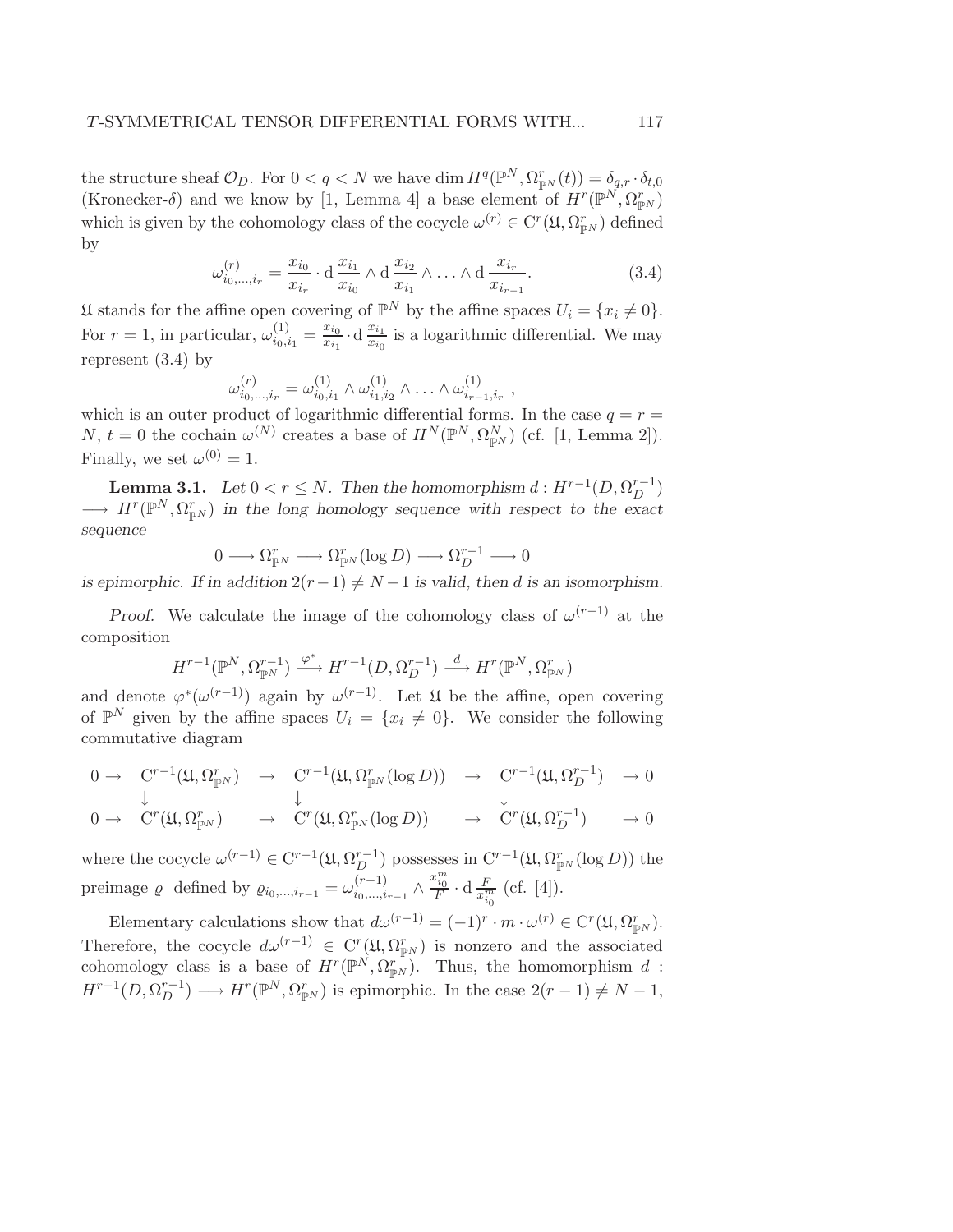we obtain  $\dim H^{r-1}(D, \Omega_D^{r-1}) = 1$  by [1, Satz 2 and Lemma 5], which implies that  $d$  is an isomorphism.  $\Box$ 

**Theorem 3.2.** Let  $D \subset \mathbb{P}^N$  be a smooth algebraic hypersurface of degree *m*  $(N \ge 2)$ .

*(a)* For each  $r \in \{1, ..., N - 1\}$  one has:

$$
\dim H^0(\mathbb{P}^N, \Omega_{\mathbb{P}^N}^r(\log D)(t)) = \sum_{i=0}^r (-1)^i \cdot \binom{N+1}{r-i} \cdot \binom{t+N-i \cdot (m-1)-r}{N}.
$$

(b) For all  $r \in \{1, ..., N-1\}$  it holds:  $H^0(\mathbb{P}^N, \Omega_{\mathbb{P}^N}^r(\log D)(t)) \neq 0 \Leftrightarrow t \geq r$ . (c) In the case  $r = N$  one has: dim  $H^0(\mathbb{P}^N, \Omega_{\mathbb{P}^N}^N(\log D)(t)) = \begin{pmatrix} t+m-1 \\ N \end{pmatrix}$ N  $\overline{ }$ *.* (d) If  $D \subset \mathbb{P}^N$  is a hyperplane  $(m = 1)$ , then it holds: dim  $H^0(\mathbb{P}^N)$ ,  $\Omega_{\mathbb{P}^N}^r(\log D)(t)) = \binom{N}{r}$ r  $\setminus$ ·  $\sqrt{t+N-r}$ N  $\setminus$ *.*

*Proof.* The formula (a) follows directly from the long exact cohomology sequence related to the exact sequence in (3.1) by applying Lemma 3.1. For  $r = N$  we obtain  $\Omega_{\mathbb{P}^N}^N(\log D) \cong \Omega_{\mathbb{P}^N}^N(m) \cong \mathcal{O}_{\mathbb{P}^N}(m-N-1)$  which yields (c). (a) obviously implies (b) and (d).  $\Box$ 

**Theorem 3.3.** *(a)* Let  $0 < q < N$ ,  $q + r \neq N$  and  $r \geq 1$ . Then we obtain  $H^q(\mathbb{P}^N, \Omega_{\mathbb{P}^N}^r(\log D)(t)) = 0$  for all  $t \in \mathbb{Z}$ .

*(b)* For  $1 \leq r \leq N-1$  *it follows:*  $\dim H^{N-r}(\mathbb{P}^N, \Omega^r_{\mathbb{P}^N}(\log D)(t))$ =  $\sum^{N+1}$  $i=0$  $(-1)^i$ .  $(N + 1)$ i  $\setminus$ ·  $t + (N - r) \cdot m - (i - 1) \cdot (m - 1)$ N  $\setminus$ =  $\sum^{N+1}$  $i=0$  $(-1)^i$ .  $(N + 1)$ i  $\setminus$ ·  $\sqrt{-t+(r-1)\cdot m-(i-1)\cdot (m-1)}$ N  $\setminus$ 

*That means:* If D is a hyperplane  $(m = 1)$ , then we have  $H^{N-r}(\mathbb{P}^N,$  $\Omega_{\mathbb{P}^N}^r(\log D)(t)) = 0$  for all  $t \in \mathbb{Z}$ .

(c) For 
$$
1 \le r \le N - 1
$$
 one has:  
\n
$$
\dim H^N(\mathbb{P}^N, \Omega_{\mathbb{P}^N}^r(\log D)(t))
$$
\n
$$
= \sum_{i=0}^{N-r} (-1)^i \cdot \binom{N+1}{N-r-i} \cdot \binom{-t-m-i \cdot (m-1)+r}{N}
$$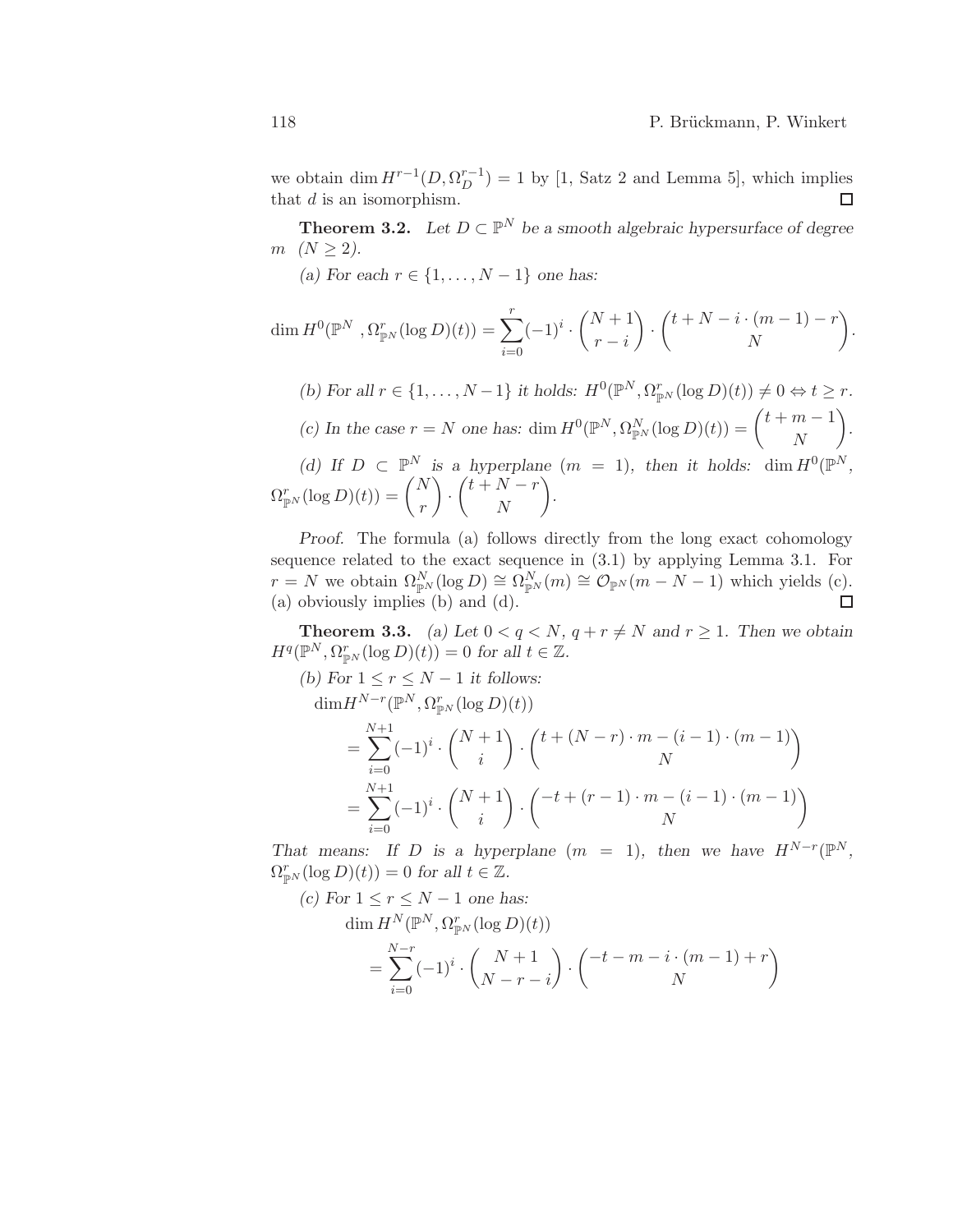If *D* is a hyperplane 
$$
(m = 1)
$$
, then we get:  $\dim H^N(\mathbb{P}^N, \Omega_{\mathbb{P}^N}^r(\log D)(t)) =$   
\n $\binom{N}{r} \cdot \binom{-t-1+r}{N}$ .  
\n(d)  $\dim H^N(\mathbb{P}^N, \Omega_{\mathbb{P}^N}^N(\log D)(t)) = \binom{-t-m+N}{N}$ .

*Proof.* We consider the following exact sequence

$$
\cdots \longrightarrow H^{q-1}(D, \Omega_D^{r-1}(t)) \xrightarrow{d_1} H^q(\mathbb{P}^N, \Omega_{\mathbb{P}^N}^r(t)) \longrightarrow
$$
  

$$
\longrightarrow H^q(\mathbb{P}^N, \Omega_{\mathbb{P}^N}^r(\log D)(t)) \longrightarrow H^q(D, \Omega_D^{r-1}(t)) \xrightarrow{d_2} \tag{3.5}
$$
  

$$
\xrightarrow{d_2} H^{q+1}(\mathbb{P}^N, \Omega_{\mathbb{P}^N}^r(t)) \longrightarrow \dots,
$$

and assume  $0 < q$   $0 < r$  and  $q + r < N$ . By Lemma 3.1 the mappings  $d_1$  and  $d_2$  are epimorphic for all  $t \in \mathbb{Z}$  and from (3.5) we get the exact sequence

$$
0 \to H^q(\mathbb{P}^N, \Omega_{\mathbb{P}^N}^r(\log D)(t)) \to H^q(D, \Omega_D^{r-1}(t)) \xrightarrow{d_2} H^{q+1}(\mathbb{P}^N, \Omega_{\mathbb{P}^N}^r(t)) \to 0.
$$

Under these assumptions holds  $H^q(D, \Omega_D^{r-1}(t)) = 0$  if  $q \neq r-1$  or  $t \neq 0$  (cf. [1]). In case  $q = r - 1, t = 0$  we know that  $d_2$  is an isomorphism by Lemma 3.1 since  $2(r-1) < N-1$ . Therefore, one has

$$
H^q(\mathbb{P}^N, \Omega^r_{\mathbb{P}^N}(\log D)(t)) = 0 \quad \text{ for } 0 < q \ 0 < r \text{ and } q + r < N.
$$

For  $q \lt N, r \lt N, q + r > N$  we use the Serre duality to show statement (a). The case  $r = N$  is trivial since  $\Omega_{\mathbb{P}^N}^N(\log D) \cong \mathcal{O}_{\mathbb{P}^N}(m - N - 1)$ .

If  $r \geq 2$  and  $q + r = N$  then the mappings  $d_1$  and  $d_2$  are epimorphic, i.e.  $\dim H^{N-r}(\mathbb{P}^N,\Omega^r_{\mathbb{P}^N}(\log D)(t))$ = dim  $H^{N-r}(D, \Omega_D^{r-1}(t))$  - dim  $H^{N-r+1}(\mathbb{P}^N, \Omega_{\mathbb{P}^N}^r(t)).$ 

In the case  $r = 1$  and  $q = N - 1$  one has  $\dim H^{N-1}(\mathbb{P}^N, \Omega^1_{\mathbb{P}^N}(\log D)(t)) =$  $\dim H^{N-1}(D,\mathcal{O}_D(t)) - \dim H^N(\mathbb{P}^N,\Omega^1_{\mathbb{P}^N}(t)) + H^N(\mathbb{P}^N,\Omega^1_{\mathbb{P}^N}(\log D)(t)).$ 

Applying Theorem 3.2, Lemma 2.1 and the results in [1] delivers (b) and (c).  $\Box$ 

# 3.2. T -Symmetric Tensor Differential Forms

Let T be a Young tableau with r boxes. We study the sheaf  $\Omega^T(\log D)$  =  $(\Omega^1(\log D))^T$  on  $\mathbb{P}^N$  and begin with a free resolution of the sheaf  $\Omega^1(\log D)$ .

**Lemma 3.4.** Let  $D \subset \mathbb{P}^N$  be a nonsingular, irreducible, algebraic hyper*surface of degree*  $m \geq 2$  *defined by the equation*  $F = 0$ *.*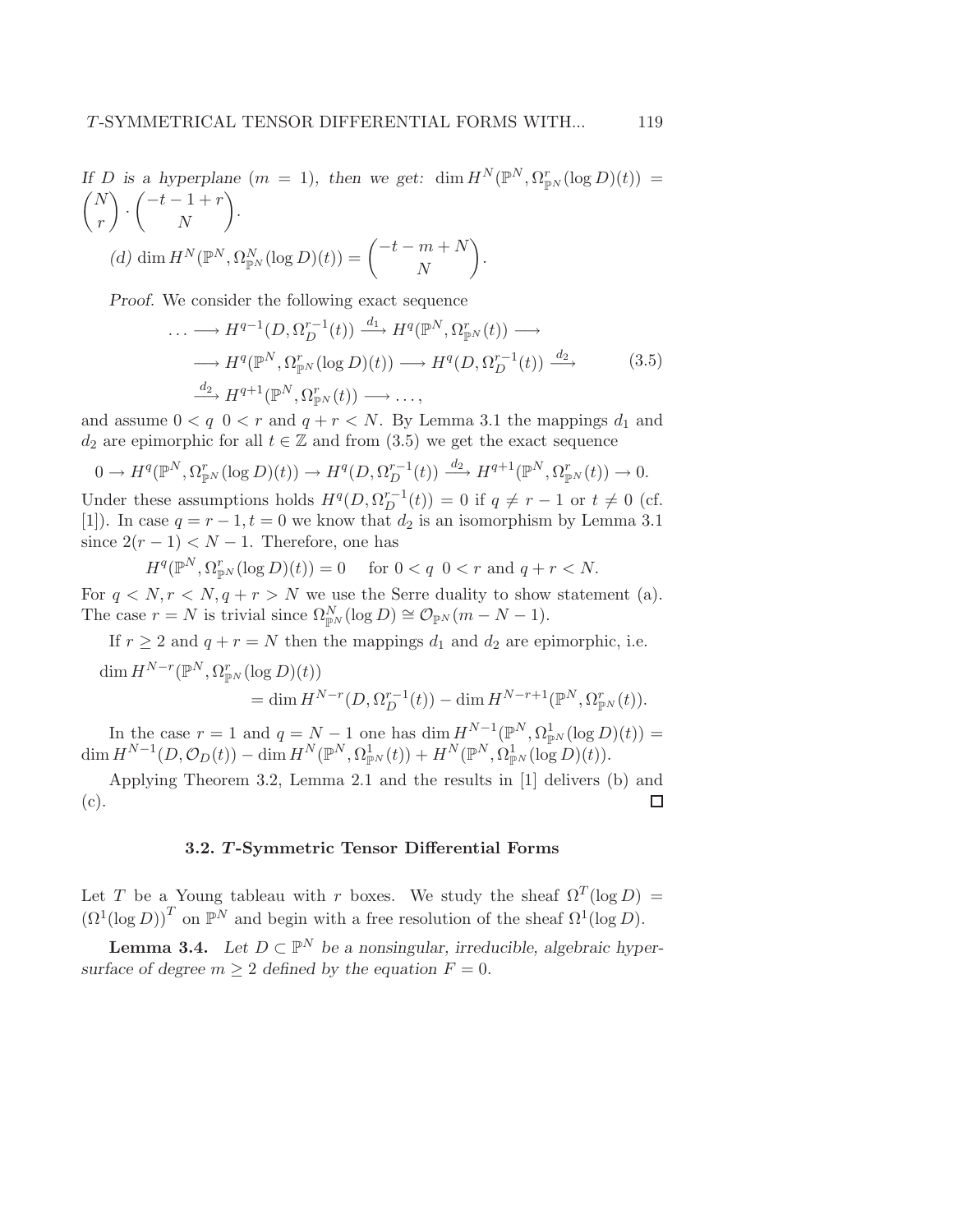*Then there exists a short exact sequence*

$$
0 \longrightarrow \mathcal{O}_{\mathbb{P}^N}(-m) \longrightarrow \overset{N+1}{\oplus} \mathcal{O}_{\mathbb{P}^N}(-1) \longrightarrow \Omega^1_{\mathbb{P}^N}(\log D) \longrightarrow 0. \tag{3.6}
$$

*If D is a hyperplane, i.e.*  $m = 1$ *, we have*  $\Omega_{\mathbb{P}^N}^1(\log D) \cong \bigoplus^N \mathcal{O}_{\mathbb{P}^N}(-1)$ *.* 

*Proof.* Let  $U_i = \{x_i \neq 0\} \subset \mathbb{P}^N$  and let  $U \subseteq \mathbb{P}^N$  be an arbitrary open affine subset. We are going to show that there is an exact sequence

$$
0 \to \Gamma(U, \mathcal{O}_{\mathbb{P}^N}(-m)) \stackrel{\alpha}{\to} \stackrel{N+1}{\oplus} \Gamma(U, \mathcal{O}_{\mathbb{P}^N}(-1)) \stackrel{\beta}{\to} \Gamma(U, \Omega^1_{\mathbb{P}^N}(\log D)) \to 0.
$$

For sections  $f_0, \ldots, f_N \in \Gamma(U, \mathcal{O}(-1))$  we put  $g := -\frac{1}{m} \cdot \sum_{\mu=0}^N x_\mu f_\mu \in \Gamma(U, \mathcal{O})$ . Let  $F_j = \frac{\partial F}{\partial x_i}$  $\frac{\partial F}{\partial x_j}$  denotes the partial derivatives of F. The mapping  $\beta$  is defined by  $(f_0, \ldots, f_N) \longrightarrow \omega$ , where the differential form  $\omega$  on  $U \cap U_i$  is given by

$$
\omega = \omega_i := \sum_{\substack{\nu=0 \ \nu \neq i}}^N \left( f_\nu + g \cdot \frac{F_\nu}{F} \right) \cdot x_i \cdot d \frac{x_\nu}{x_i}.
$$

One easily verifies that  $\omega$  is a section of  $\Omega_{\mathbb{P}^N}^1(\log D)$  on U and it holds, in particular,  $\omega_i = \omega_j$  for any  $i, j \in \{0, 1, \ldots, N\}$ . For a section  $\delta \in \Gamma(U, \mathcal{O}(-m))$ let  $f_{\nu} = \delta \cdot F_{\nu}$  for all  $\nu = 0, 1, ..., N$  which implies that  $f_{\nu} \in \Gamma(U, \mathcal{O}(-1))$  and  $g = -\delta \cdot F$ . Finally, we have ker  $\beta = \{(\delta \cdot F_0, \ldots, \delta \cdot F_N)\} \cong \Gamma(U, \mathcal{O}_{\mathbb{P}^N}(-m)),$ which yields the claim for  $m \geq 2$ .

In the last part we have to show the statement of Lemma 3.4 in case  $m = 1$ . Let  $D \subset \mathbb{P}^N$  be the hyperplane satisfying the equation  $x_N = 0$ , and let  $U \subseteq \mathbb{P}^N$ be an open subset. For given sections  $f_0, \ldots, f_{N-1} \in \Gamma(U, \mathcal{O}(-1))$  let  $\omega$  be the differential form, which has on  $U \cap U_i$   $i = 0, \ldots, N - 1$ , the representation

$$
\omega = \omega_i = \sum_{\substack{\nu=0 \ \nu \neq i}}^{N-1} f_{\nu} \cdot x_i \cdot d \frac{x_{\nu}}{x_i} - \left(\sum_{\mu=0}^{N-1} f_{\mu} \cdot x_{\mu}\right) \cdot \frac{x_i}{x_N} d \frac{x_N}{x_i},
$$

respectively on  $U \cap U_N$ ,

$$
\omega = \omega_N = \sum_{\nu=0}^{N-1} f_{\nu} \cdot x_N \cdot d \frac{x_{\nu}}{x_N}.
$$

Then  $\omega$  is a section of  $\Omega_{\mathbb{P}^N}^1(\log D)$  on U, and the mapping  $(f_0, \ldots, f_{N-1}) \mapsto \omega$ becomes an isomorphism of  $\Gamma(U, \overset{N}{\oplus} \mathcal{O}_{\mathbb{P}^N}(-1))$  onto  $\Gamma(U, \Omega^1_{\mathbb{P}^N}(\log D)).$  $\Box$ 

Lemma 3.5. *Let* T *be a Young tableau with* r *boxes and the row lengths*  $l_1, l_2, \ldots, l_d$ , set  $t_i := r + l_i - i$  for all  $i \geq 1$   $(l_i = 0$  if  $i > d)$  and assume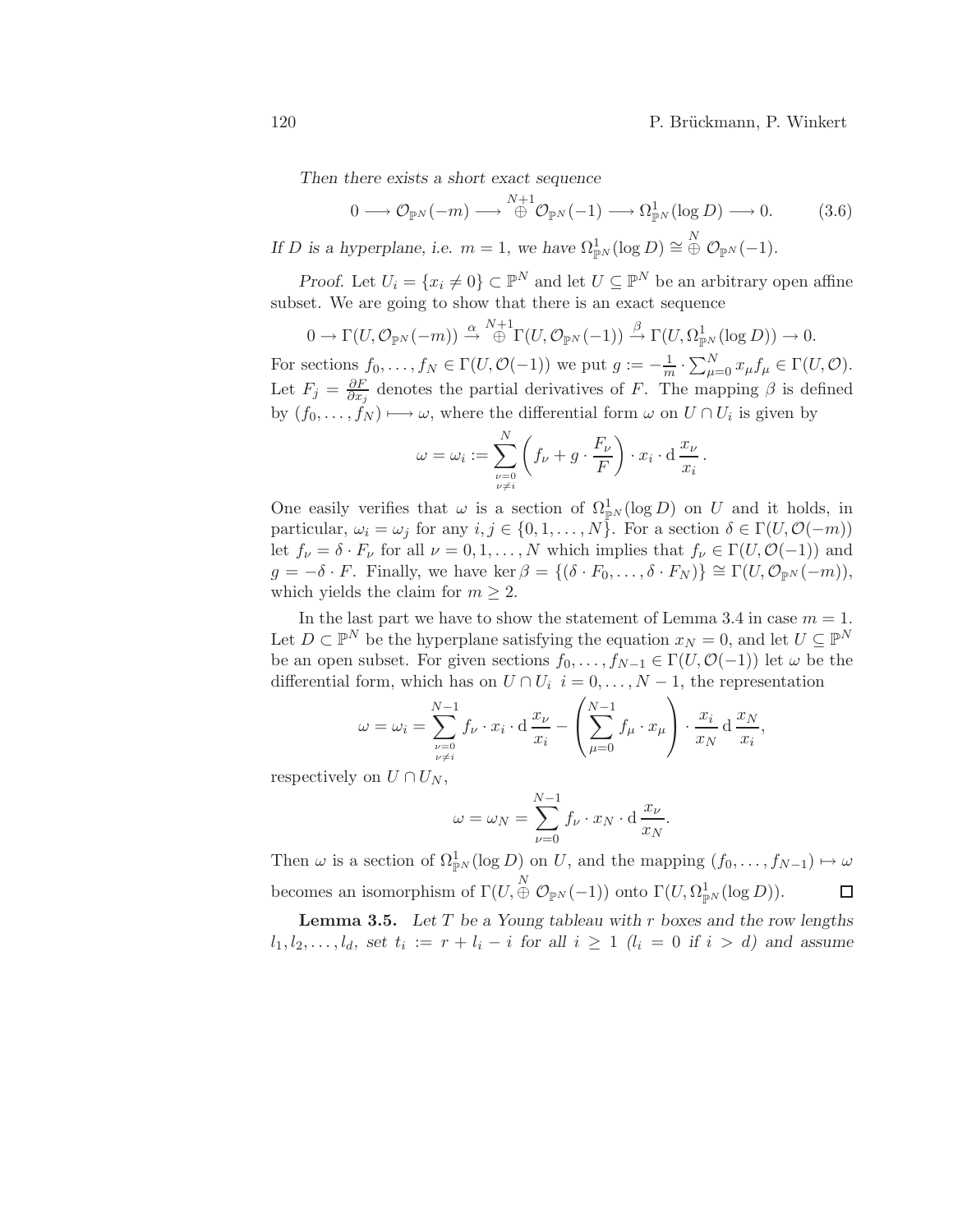$d = \text{depth } T \leq N$ . Then the following sequence is exact for  $m \geq 2$ :

$$
0 \longrightarrow \bigoplus_{b_d} \mathcal{O}_{\mathbb{P}^N}(d \cdot (1-m) - r) \xrightarrow{\alpha_d} \bigoplus_{b_{d-1}} \mathcal{O}_{\mathbb{P}^N}((d-1) \cdot (1-m) - r) \xrightarrow{\alpha_{d-1}} \n\stackrel{\alpha_{d-1}}{\longrightarrow} \bigoplus_{b_{d-2}} \mathcal{O}_{\mathbb{P}^N}((d-2) \cdot (1-m) - r) \xrightarrow{\alpha_{d-2}} \dots \xrightarrow{\alpha_2} \bigoplus_{b_1} \mathcal{O}_{\mathbb{P}^N}(1-m-r) \xrightarrow{\alpha_1} \n\stackrel{\alpha_1}{\longrightarrow} \bigoplus_{b_0} \mathcal{O}_{\mathbb{P}^N}(-r) \xrightarrow{\alpha_0} \Omega_{\mathbb{P}^N}^T(\log D) \longrightarrow 0
$$
\n(3.7)

*with the integers*

$$
b_s = \left(\prod_{i=1}^N i! \right)^{-1} \sum_{1 \le i_1 < \ldots < i_s \le d} \Delta(t_1, t_2, \ldots, t_{i_1} - 1, \ldots, t_{i_s} - 1, \ldots, t_N, t_{N+1}), \tag{3.8}
$$

*where* ∆ *denotes the Vandermonde determinant.*

In the case 
$$
s = 0
$$
 we have  $b_0 = \left(\prod_{i=1}^N i!\right)^{-1} \cdot \prod_{1 \le i < j \le N+1} (l_i - l_j + j - i) = \left(\prod_{i=1}^N i!\right)^{-1} \cdot \Delta(t_1, t_2, \dots, t_N, t_{N+1}).$  For  $m = 1$  (*D* is a hyperplane) holds

$$
\Omega^T_{\mathbb P^N}(\log D) \cong \overset{\mathrm{rk}\left(\Omega^T_{\mathbb P^N}\right)}{\oplus} \mathcal O_{\mathbb P^N}(-r)
$$

*with*

$$
rk(\Omega_{\mathbb{P}^N}^T) = \prod_{1 \le i < j \le N} \left( \frac{l_i - l_j}{j - i} + 1 \right) = \sum_{i=0}^d (-1)^i \cdot b_i
$$
\n
$$
= \left( \prod_{i=1}^{N-1} i! \right)^{-1} \cdot \Delta(t_1, t_2, \dots, t_N).
$$

*Proof.* The T-Power of (3.6) yields the claim for  $m \geq 2$  (cf. [3]) and Lemma 3.4 shows the case  $m = 1$ .  $\Box$ 

**Theorem 3.6.** Let T be a Young tableau with r boxes and with  $d =$ depth T *rows.*

(a) 
$$
\chi(\mathbb{P}^N, \Omega_{\mathbb{P}^N}^T(\log D)(t)) = \frac{1}{N!} \cdot \sum_{i=0}^d (-1)^i \cdot b_i \cdot \prod_{j=1}^N (t - i \cdot (m-1) + j - r).
$$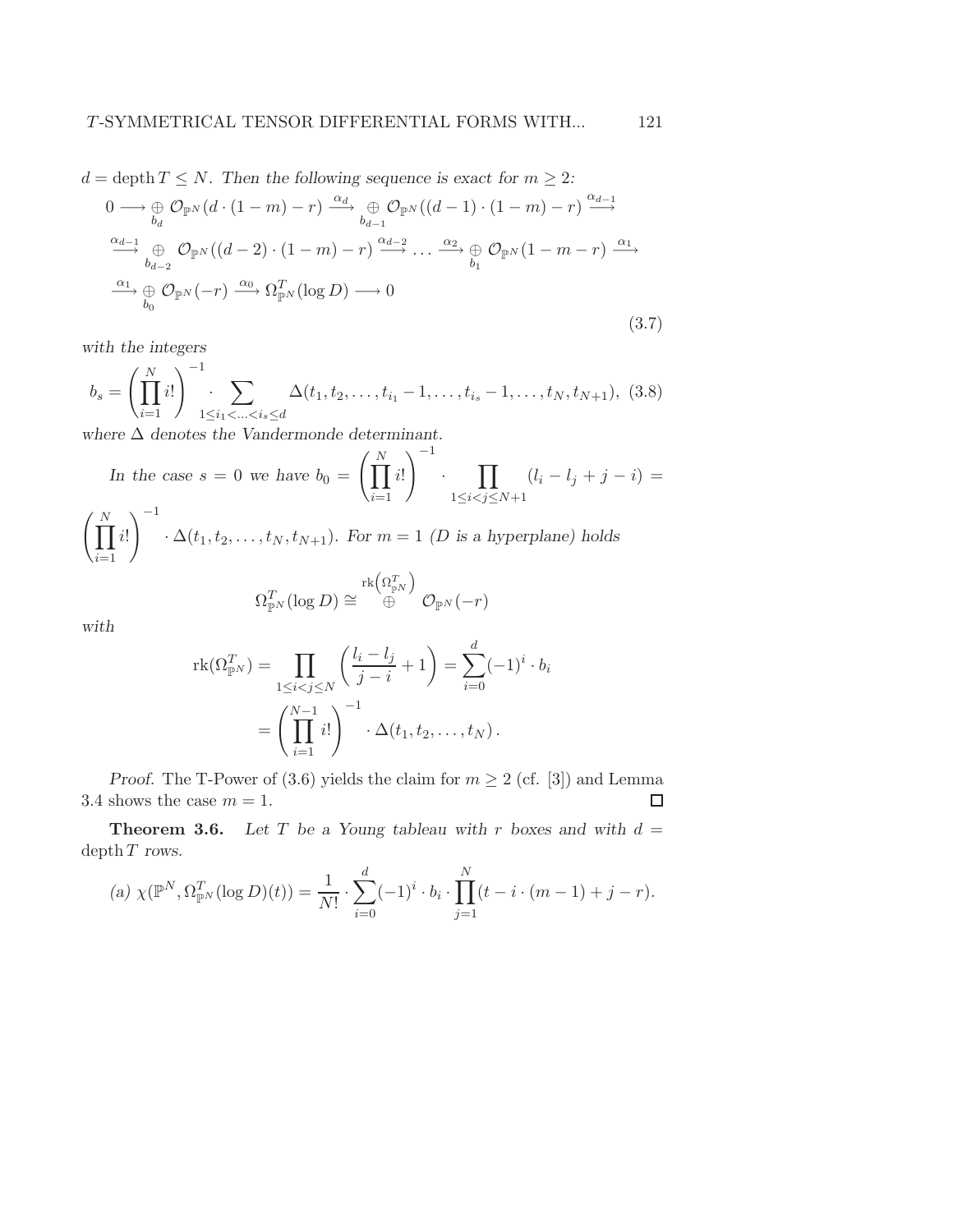*(b)* For depth  $T < N$  one has:

$$
\dim H^0(\mathbb{P}^N, \Omega_{\mathbb{P}^N}^T(\log D)(t)) = \sum_{i=0}^d (-1)^i \cdot b_i \cdot \binom{t - i \cdot (m-1) + N - r}{N}
$$
  
and therefore:  $H^0(\mathbb{P}^N, \Omega_{\mathbb{P}^N}^T(\log D)(t)) \neq 0 \Leftrightarrow t \geq r$ .

*(c)* Let  $d = \operatorname{depth} T = N$  *and let*  $l_N$  *be the number of columns of* T *with the length* N*. We denote by* T ′ *the Young tableau which is given by* T *without these columns of length* N. Then depth  $T' < N$  *and it holds*  $\Omega_{\mathbb{P}^N}^T(\log D)(t) \cong$  $\Omega_{\mathbb{P}^N}^{T'}(\log D)(t + l_N \cdot (m - N - 1)).$ 

*If T* is a rectangle with N rows and l columns, then we have  $\Omega_{\mathbb{P}^N}^T(\log D)(t)$  $\cong \mathcal{O}_{\mathbb{P}^N}(t+l\cdot(m-N-1)).$ 

(d) For  $1 \le q < N - d$  we get  $H^q(\mathbb{P}^N, \Omega_{\mathbb{P}^N}^T(\log D)(t)) = 0$  for all  $t \in \mathbb{Z}$ .

(e) Let  $d_l$  be the length of the last column of T. Then it holds:  $H^q(\mathbb{P}^N,$  $\Omega_{\mathbb{P}^N}^T(\log D)(t)) = 0$  for  $N - d_l < q < N$  and  $\forall t \in \mathbb{Z}$ .

*Proof.* The short exact sequences of (3.7) yields

$$
\begin{array}{ll}\n0 & \longrightarrow \bigoplus_{b_d} \mathcal{O}_{\mathbb{P}^N}(d \cdot (1-m) - r) \longrightarrow \bigoplus_{b_{d-1}} \mathcal{O}_{\mathbb{P}^N}((d-1) \cdot (1-m) - r) \longrightarrow \\
&\longrightarrow \text{Im } \alpha_{d-1} \longrightarrow 0, \\
0 & \longrightarrow \text{Im } \alpha_{d-1} \longrightarrow \bigoplus_{b_{d-2}} \mathcal{O}_{\mathbb{P}^N}((d-2) \cdot (1-m) - r) \longrightarrow \text{Im } \alpha_{d-2} \longrightarrow 0, \\
&\vdots &\vdots \\
0 & \longrightarrow \text{Im } \alpha_2 \longrightarrow \bigoplus_{b_1} \mathcal{O}_{\mathbb{P}^N}(1-m-r) \longrightarrow \text{Im } \alpha_1 \longrightarrow 0, \\
&\longrightarrow \text{Im } \alpha_1 \longrightarrow \bigoplus_{b_0} \mathcal{O}_{\mathbb{P}^N}(-r) \longrightarrow \Omega^T_{\mathbb{P}^N}(\log D) \longrightarrow 0,\n\end{array}
$$

where  $H^q(\mathbb{P}^N, \mathcal{O}_{\mathbb{P}^N}(t)) = 0$  for  $1 \le q \le N-1$  and for all  $t \in \mathbb{Z}$ . This implies  $H^q(\mathbb{P}^N, \text{Im } \alpha_i(t)) = 0$  for  $1 \leq q \leq N-1+i-d$  and hence, we have in case  $d < N$ 

$$
\dim H^0(\mathbb{P}^N, \Omega^T_{\mathbb{P}^N}(\log D)(t))
$$
\n
$$
= b_0 \cdot \dim H^0(\mathbb{P}^N, \mathcal{O}_{\mathbb{P}^N}(t-r)) - \dim H^0(\mathbb{P}^N, \operatorname{Im} \alpha_1(t)),
$$
\n
$$
\dim H^0(\mathbb{P}^N, \operatorname{Im} \alpha_1(t))
$$
\n
$$
= b_1 \cdot \dim H^0(\mathbb{P}^N, \mathcal{O}_{\mathbb{P}^N}(t+1-m-r)) - \dim H^0(\mathbb{P}^N, \operatorname{Im} \alpha_2(t)),
$$
\n
$$
\vdots
$$
\n
$$
\dim H^0(\mathbb{P}^N, \operatorname{Im} \alpha_{d-1}(t)) = b_{d-1} \cdot \dim H^0(\mathbb{P}^N, \mathcal{O}_{\mathbb{P}^N}(t+(d-1)\cdot(1-m)-r))
$$
\n
$$
-b_d \cdot \dim H^0(\mathbb{P}^N, \mathcal{O}_{\mathbb{P}^N}(t+d\cdot(1-m)-r)).
$$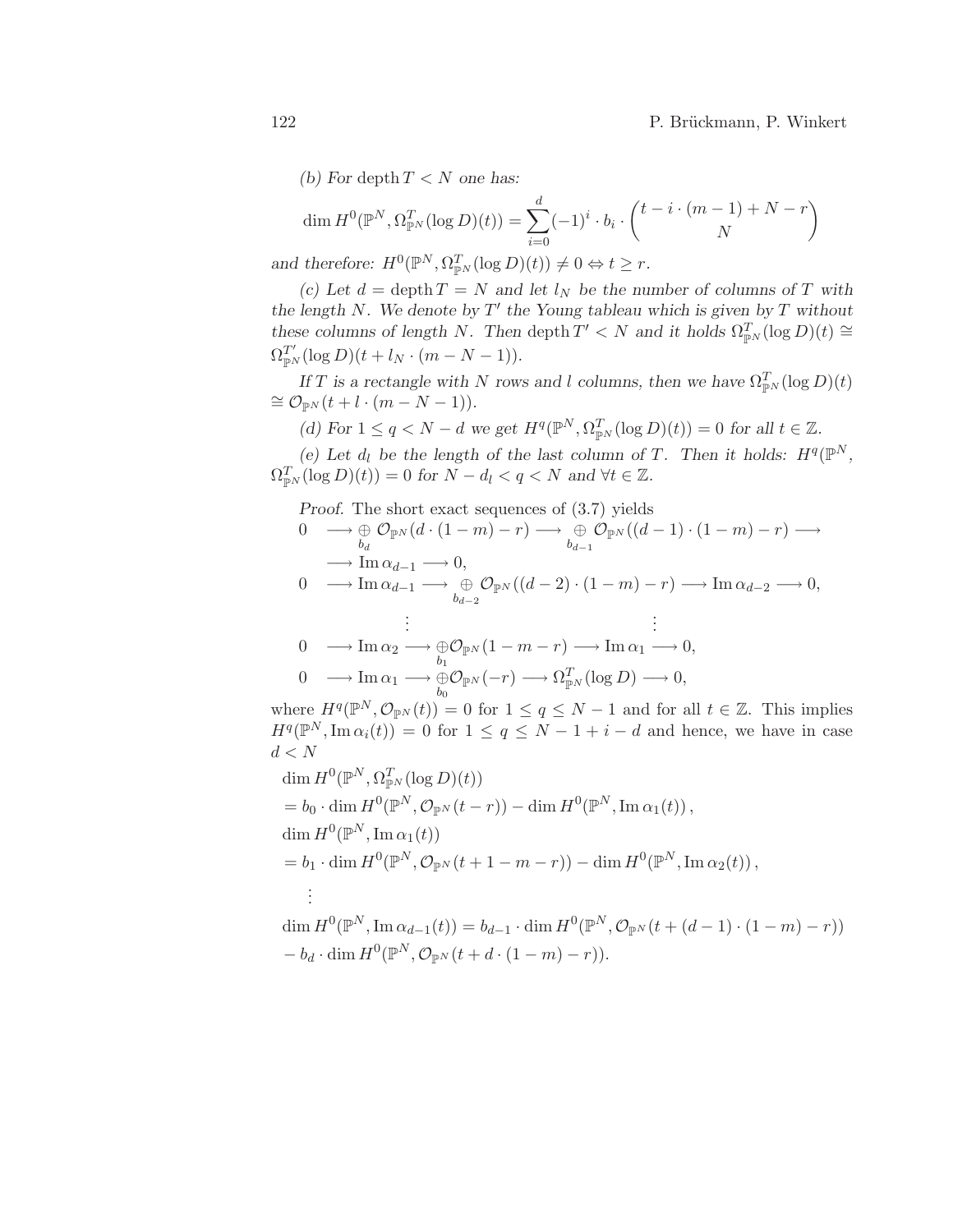This shows (b). For  $d = N$  we already know that

$$
\Omega_{\mathbb{P}^N}^T(\log)(t) \cong \Omega_{\mathbb{P}^N}^N(\log D) \otimes \ldots \otimes \Omega_{\mathbb{P}^N}^N(\log D) \otimes \Omega_{\mathbb{P}^N}^{T'}(\log D)(t)
$$
  
\n
$$
\cong \Omega_{\mathbb{P}^N}^{T'}(\log D)(t + l_N \cdot (m - N - 1)),
$$

which proves assertion (c). In order to prove  $(d)$ , we consider again the short exact sequences of (3.7) and obtain

$$
H^{q}(\mathbb{P}^{N}, \Omega_{\mathbb{P}^{N}}^{T}(\log D)(t)) = 0 \text{ if}
$$
  
\n
$$
H^{q}(\mathbb{P}^{N}, \mathcal{O}_{\mathbb{P}^{N}}(t-r)) = 0 \text{ and } H^{q+1}(\mathbb{P}^{N}, \text{Im }\alpha_{1}(t)) = 0,
$$
  
\n
$$
H^{q+1}(\mathbb{P}^{N}, \text{Im }\alpha_{1}(t)) = 0 \text{ if}
$$
  
\n
$$
H^{q+1}(\mathbb{P}^{N}, \mathcal{O}_{\mathbb{P}^{N}}(t+1-m-r)) = 0 \text{ and } H^{q+2}(\mathbb{P}^{N}, \text{Im }\alpha_{2}(t)) = 0,
$$
  
\n
$$
\vdots
$$
  
\n
$$
H^{q+d-1}(\mathbb{P}^{N}, \text{Im }\alpha_{d-1}(t)) = 0 \text{ if}
$$
  
\n
$$
H^{q+d-1}(\mathbb{P}^{N}, \mathcal{O}_{\mathbb{P}^{N}}(t+(d-1)\cdot(1-m)-r)) = 0,
$$
  
\nand 
$$
H^{q+d}(\mathbb{P}^{N}, \mathcal{O}_{\mathbb{P}^{N}}(t+d\cdot(1-m)-r)) = 0.
$$

This implies  $H^q(\mathbb{P}^N, \Omega_{\mathbb{P}^N}^T(\log D)(t)) = 0$  for  $1 \le q \le N - d - 1$  and  $\forall t \in \mathbb{Z}$ .

The last statement can be proven by Serre duality which means

 $\dim H^q(\mathbb{P}^N, \Omega^T_{\mathbb{P}^N}(\log D)(t))$ = dim  $H^{N-q}(\mathbb{P}^N, \Omega_{\mathbb{P}^N}^{T^*}(\log D)(-t-m-(l-1)\cdot(m-N-1))),$ 

where depth  $T^* = N - d_l < N$ . Note if we use (b) with  $T^*$  instead of T, we obtain a formula for dim  $H^N(\mathbb{P}^N, \Omega_{\mathbb{P}^N}^T(\log D)(t)).$  $\Box$ 

# 3.3. Symmetric Differential Forms

Let T be a Young tableau with r boxes and only one row, i.e. depth  $T = 1$ . We will specify the dimensions of  $H^q(\mathbb{P}^N, S^r\Omega^1(\log D)(t))$  and consider the following exact sequence (cf. Lemma 3.5)

$$
0 \longrightarrow \bigoplus_{b_1} \mathcal{O}_{\mathbb{P}^N}(-m+1-r) \longrightarrow \bigoplus_{b_0} \mathcal{O}_{\mathbb{P}^N}(-r) \longrightarrow S^r \Omega^1_{\mathbb{P}^N}(\log D) \longrightarrow 0 \quad (3.9)
$$

with the integers  $b_0 =$  $\sqrt{N+r}$ N  $\setminus$ and  $b_1 =$  $\sqrt{N+r-1}$ N  $\setminus$ .

**Theorem 3.7.** *Let*  $N \geq 2$ *. Then one has:* 

(a) 
$$
\chi(\mathbb{P}^N, S^r \Omega_{\mathbb{P}^N}^1(\log D)(t)) = \frac{1}{N!} \cdot {N+r \choose N} \cdot \prod_{j=1}^N (t-r+j) - \frac{1}{N!} \cdot {N+r-1 \choose N}
$$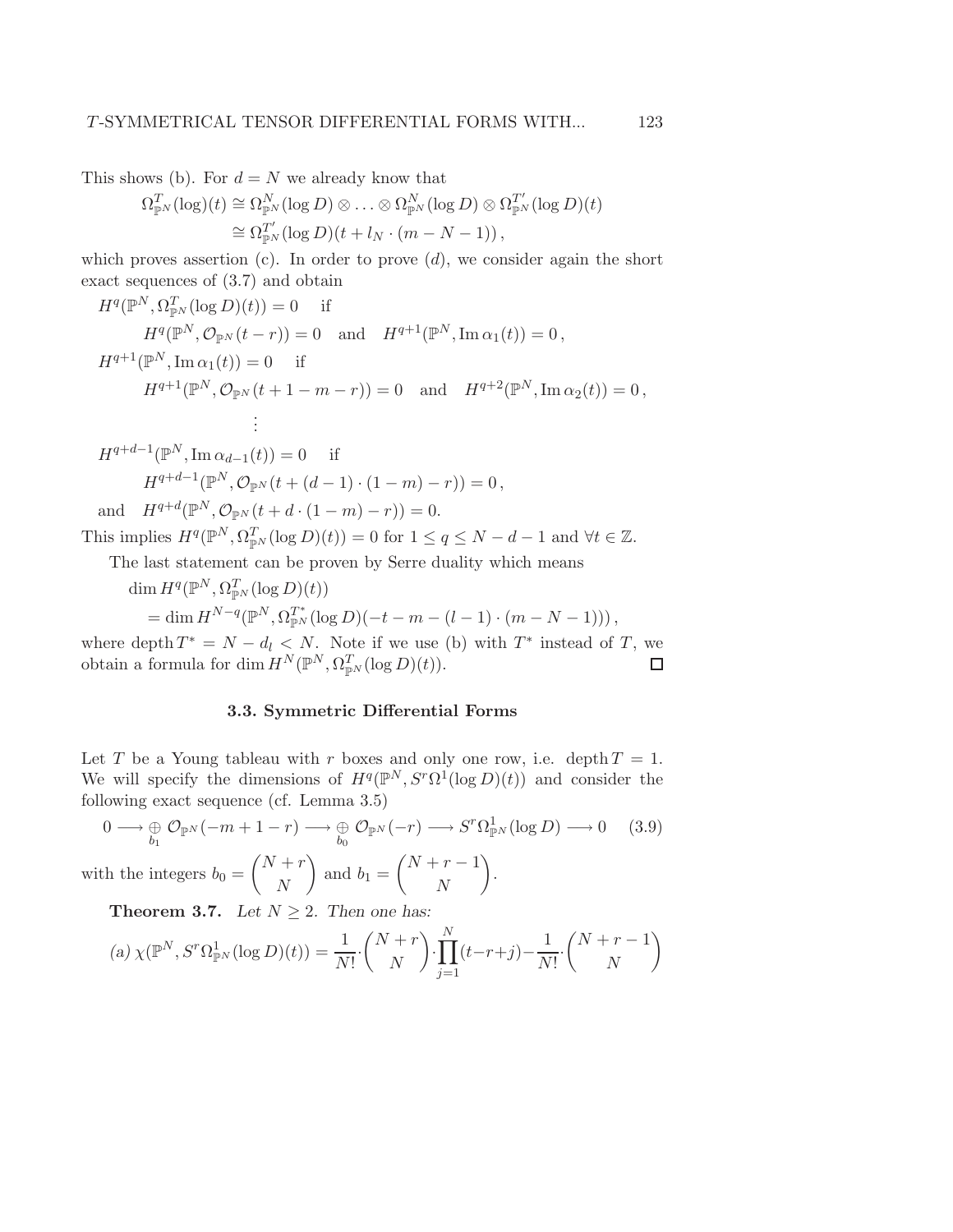$\Box$ 

$$
\prod_{i=1}^{N} (t - m + 1 - r + i).
$$
\n(b) dim  $H^{0}(\mathbb{P}^{N}, S^{r}\Omega_{\mathbb{P}^{N}}^{1}(\log D)(t)) = {N+r \choose N} \cdot {t-r+N \choose N} - {N+r-1 \choose N} \cdot {t-m+1-r+N \choose N}.$ \n(c) For  $1 \le q \le N-2$  it holds:  $H^{q}(\mathbb{P}^{N}, S^{r}\Omega_{\mathbb{P}^{N}}^{1}(\log D)(t)) = 0$  for all  $t \in \mathbb{Z}$ .\n(d) dim  $H^{N-1}(\mathbb{P}^{N}, S^{r}\Omega_{\mathbb{P}^{N}}^{1}(\log D)(t))$ \n
$$
= \sum_{i=0}^{N-1} (-1)^{i} \cdot \tilde{b}_{i} \cdot \left( \frac{-t-r(m-2) - i \cdot (m-1) - 1}{N} \right) - \left( \frac{N+r}{N} \right) \cdot \left( \frac{-t+m+r-2}{N} \right)
$$
\n
$$
\dim H^{N}(\mathbb{P}^{N}, S^{r}\Omega_{\mathbb{P}^{N}}^{1}(\log D)(t))
$$
\n
$$
= \sum_{i=0}^{N-1} (-1)^{i} \cdot \tilde{b}_{i} \cdot \left( \frac{-t-r(m-2) - i \cdot (m-1) - 1}{N} \right) \text{ with the integers}
$$
\n
$$
\tilde{b}_{i} = \frac{1}{N+r} \cdot \left( \frac{N+r}{N-1-i} \right) \cdot \left( \frac{N+r}{N} \right) \cdot \left( \frac{r+i-1}{i} \right). \tag{3.10}
$$

*Proof.* (a) follows directly from  $(3.9)$  and the additivity of the Euler characteristic. We consider (3.9) together with the corresponding cohomology sequence and know that  $H^q(\mathbb{P}^N, \mathcal{O}_{\mathbb{P}^N}(t)) = 0$  for any  $q \in \{1, ..., N-1\}$  and for all  $t \in \mathbb{Z}$ , which implies (b) and (c). Using the Serre Duality yields

$$
\dim H^N(\mathbb{P}^N, S^r \Omega^1(\log D)(t))
$$
  
= 
$$
\dim H^0(\mathbb{P}^N, \Omega^{T^*}(\log D)(-t + (r-1) \cdot (N+1) - r \cdot m)),
$$

where  $T^*$  is a rectangle with depth  $T^* = N - 1$  rows and length  $T^* = r$  columns and with the associated integers  $b_i$  in (3.10) (cf. Lemma 3.5). Theorem 3.6(b) delivers the formula for dim  $H^0(\mathbb{P}^N, \Omega^{T^*}(\log D)(-t + (r-1) \cdot (N+1) - r \cdot m)).$ 

Finally, one gets easily the dimension dim  $H^{N-1}(\mathbb{P}^N, S^r \Omega^1_{\mathbb{P}^N}(\log D)(t))$  from the long cohomology sequence.  $\Box$ 

**Corollary 3.8.** *For*  $N > 2$  *we obtain:* 

 $(a) H^0(\mathbb{P}^N, S^r \Omega^1_{\mathbb{P}^N}(\log D)(t)) \neq 0 \Leftrightarrow t \geq r.$ 

(b) dim  $H^0(\mathbb{P}^N, S^r \Omega^1_{\mathbb{P}^N}(\log D)(t)) = \chi(\mathbb{P}^N, S^r \Omega^1_{\mathbb{P}^N}(\log D)(t))$  if  $t \geq m + r N - 1$ .

 $(c)$   $H^N(\mathbb{P}^N, S^r \Omega_{\mathbb{P}^N}^1(\log D)(t)) = 0 \Leftrightarrow t \geq -r(m-2) - N.$  $(d) H^{N-1}(\mathbb{P}^N, S^r \Omega_{\mathbb{P}^N}^1(\log D)(t)) = 0$  *if*  $t \ge m + r - N - 1$ *.* 

*Proof.* Obviously, the proof follows from Theorem 3.7.

**Theorem 3.9.** Let  $N \geq 2$  and let D be a hyperplane, that is,  $m = 1$ .

·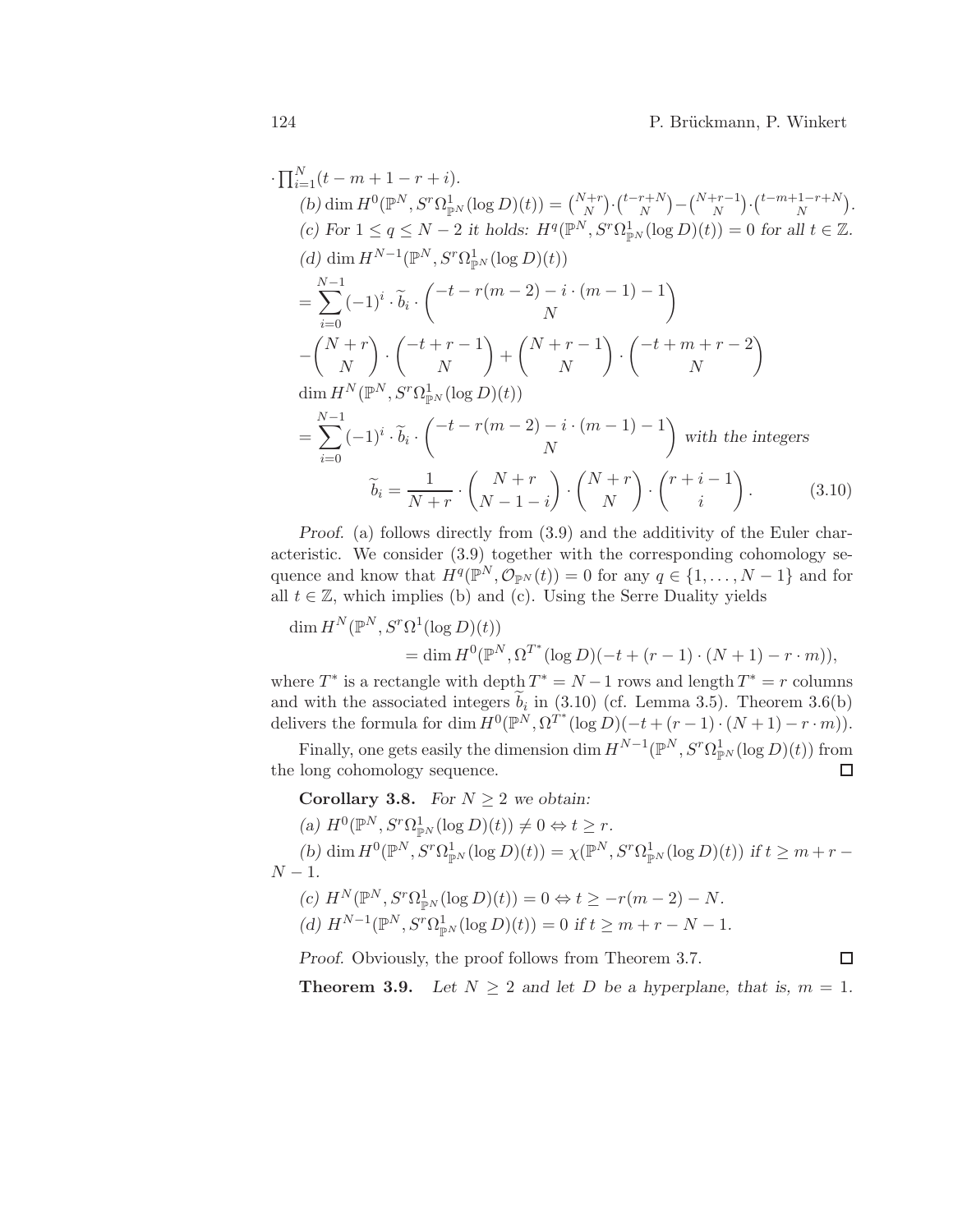*Then one has*

(a) dim 
$$
H^0(\mathbb{P}^N, S^r \Omega_{\mathbb{P}^N}^1(\log D)(t)) = \binom{N+r-1}{N-1} \cdot \binom{t-r+N}{N}
$$
.  
\n(b) For  $1 \le q \le N-1$  it holds:  $H^q(\mathbb{P}^N, S^r \Omega_{\mathbb{P}^N}^1(\log D)(t)) = 0 \ \forall t \in \mathbb{Z}$ .  
\n(c) dim  $H^N(\mathbb{P}^N, S^r \Omega_{\mathbb{P}^N}^1(\log D)(t)) = \binom{N+r-1}{N-1} \cdot \binom{-t+r-1}{N}$   
\nProof.  $S^r \Omega_{\mathbb{P}^N}^1(\log D) \cong \bigoplus_{\binom{N+r-1}{N-1}} \mathcal{O}_{\mathbb{P}^N}(-r)$ .

# 4. Complete Intersections  $Y \subset \mathbb{P}^N$

Let  $Y = H_1 \cap ... \cap H_{N-n} \subseteq \mathbb{P}^N$  be a nonsingular, irreducible, complete intersection of algebraic hypersurfaces  $H_i \subset \mathbb{P}^N$ , where  $H_i$  is given by the equation  $F_i = 0$  with  $\deg F_i = m_i$ . We denote by *n* the dimension of *Y*. Let *D* be a prime divisor on Y, which is defined by the equation  $D = Y \cap H$  with a hypersurface  $H : F = 0$ . The degree of H is m. In the following, we abbreviating denote  $c = N - n = \text{codim } Y$  and assume  $n \geq 2$ . Let X be a further complete intersection which is described by  $X = H_1 \cap ... \cap H_{c-1}$ . Here dim  $X = n + 1$ and  $Y = X \cap H_c$ . There exists also a divisor  $D^* = X \cap H$  on X. Assume that the hypersurfaces  $H_1, \ldots, H_{N-n}$  and H lie in general position, i.e. for instance  $X = H_1 \cap \ldots \cap H_{c-1} \subseteq \mathbb{P}^N$  and the prime divisors D on Y and  $D^*$  on X are nonsingular, irreducible, complete intersections, too.

### 4.1. Alternating Differential Forms

In case  $r = n$  we obtain  $\Omega_Y^n = \omega_Y \cong \mathcal{O}_Y(\sum_{i=1}^c m_i - N - 1)$  which implies  $\Omega_Y^n(\log D) \cong \Omega_Y^n(m) \cong \mathcal{O}_Y(\sum^c)$  $i=1$  $m_i - N - 1 + m$ ,

where  $D = Y \cap H$  with  $\deg H = m$ . The dimensions of  $H^q(Y, \Omega_Y^n(\log D)(t)) =$  $H^q(Y, \mathcal{O}_Y(\sum_{i=1}^c m_i - N - 1 + m + t))$  are well known: If  $1 \le q \le n-1$  then  $H^q(Y, \mathcal{O}_Y(t)) = 0 \ \forall t \in \mathbb{Z}$ .

 $\dim H^0(Y, \mathcal{O}_Y(t)) = \begin{pmatrix} t + N \\ N \end{pmatrix}$ N  $\overline{ }$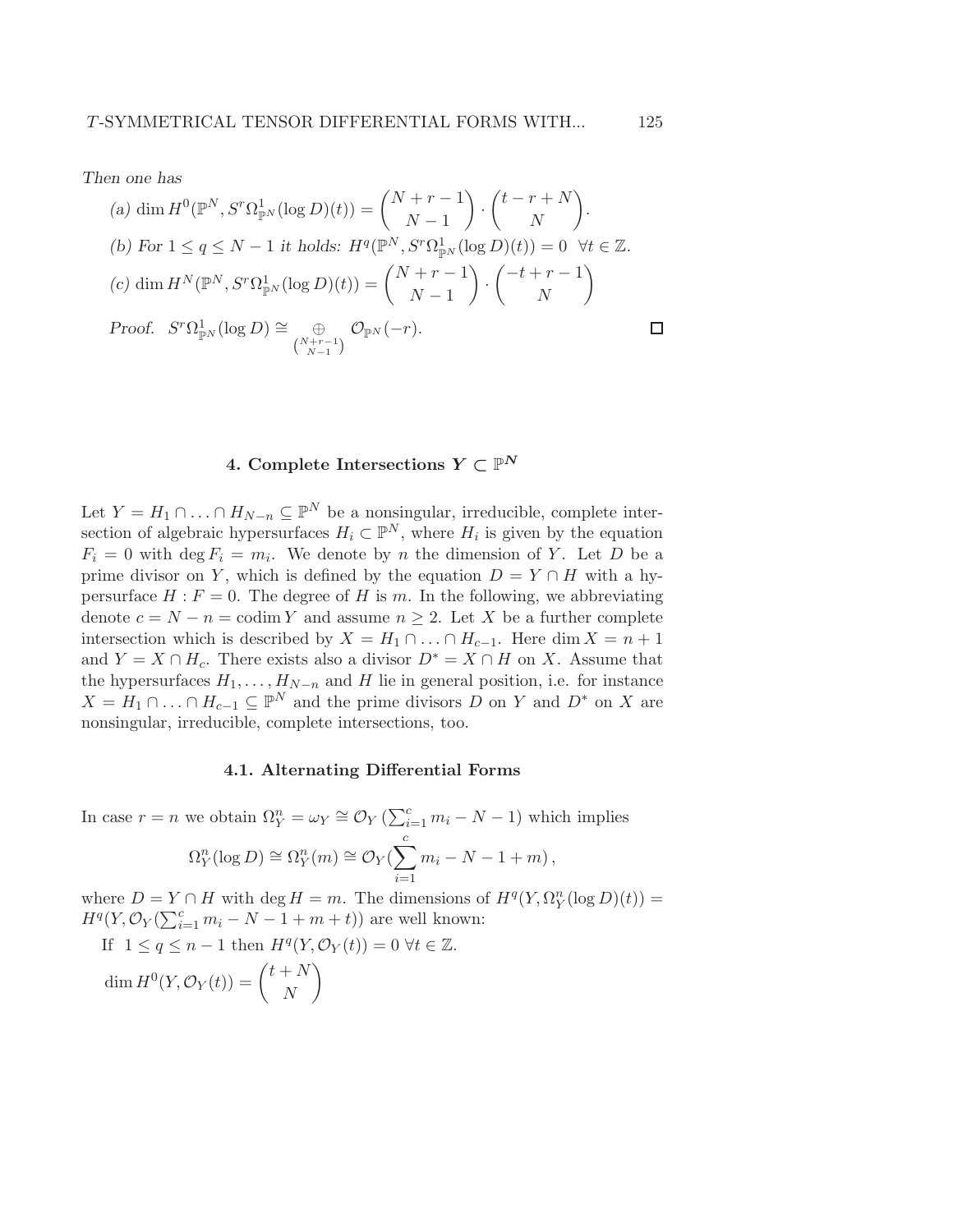+ 
$$
\sum_{j=1}^{c} (-1)^j \cdot \sum_{1 \le i_1 < i_2 < ... < i_j \le c} {t + N - m_{i_1} - m_{i_2} - ... - m_{i_j} \choose N}
$$

dim  $H^{n}(Y, \mathcal{O}_{Y}(t)) = \dim H^{0}(Y, \mathcal{O}_{Y}(-t+m_{1}+m_{2}+\ldots+m_{c}-N-1)),$ (cf. e.g. [1] or the proof of Lemma (4.4) in the present paper).

We study the cohomology groups  $H^q(Y, \Omega_Y^r(\log D)(t))$  with  $r < \dim Y = n$ :

Lemma 4.1. *The following sequences are exact.*

$$
(a) \quad 0 \to \mathcal{O}_X(-m_c) \to \mathcal{O}_X \xrightarrow{\varphi^*} \mathcal{O}_Y \to 0. \tag{4.1}
$$

(b) 
$$
0 \to \Omega_X^r(\log D^*)(-m_c) \xrightarrow{\alpha} \Omega_X^r(\log D^*) \xrightarrow{\beta} \mathcal{O}_Y \otimes_{\mathcal{O}_X} \Omega_X^r(\log D^*) \to 0.
$$
 (4.2)

$$
(c) \quad 0 \to \Omega_Y^{r-1}(\log D)(-m_c) \xrightarrow{\gamma} \mathcal{O}_Y \otimes_{\mathcal{O}_X} \Omega_X^r(\log D^*) \xrightarrow{\delta} \Omega_Y^r(\log D) \to 0.
$$
\n
$$
(4.3)
$$

*Proof.* Notice, for  $r = 1$  we have to substitute  $\Omega_Y^{r-1}(\log D)$  by the structure sheaf  $\mathcal{O}_Y$ . The composition  $\delta \circ \beta$  is the restriction of the differential forms on X to the subvariety  $Y \subset X$ . Obviously, the sequence (4.1) is exact and (4.2) results by multiplication of (4.1) with the locally free sheaf  $\Omega^r_X(\log D^*)$ . We will show that (4.3) is also an exact sequence. Let  $U \subseteq X$  be an open subset of X and let  $V = Y \cap U$  be an open, nonempty subset of Y. Without loss of generality we assume  $U \subseteq U_i = \{x_i \neq 0\}$ . Moreover, we suppose the existence of local parameters  $u_1, \ldots, u_{n-1}, u_n = \frac{F}{x_i^m}, u_{n+1} = \frac{F_c}{x_i^m}$  $\frac{F_c}{x_i^{m_c}}$  of X on U such that their restriction to Y are also local parameters  $v_1 = \varphi^*(u_1), \ldots, v_{n-1} =$  $\varphi^*(u_{n-1}), v_n = \varphi^*(u_n) = \frac{F}{x_i^m}$  of Y on V. Then  $\Gamma(V, \mathcal{O}_Y \otimes_{\mathcal{O}_X} \Omega_X^r(\log D^*))$  is a free  $\Gamma(V, \mathcal{O}_Y)$ -module whose rank is equal to  $\binom{n+1}{r}$ <sup>+1</sup>). Let  $\omega \in \Gamma(V, \mathcal{O}_Y \otimes_{\mathcal{O}_X}$  $\Omega^r_X(\log D^*)$ ) be a section of the form

$$
\omega = \sum_{i_{\nu}=1}^{n-1} f_{i_1,...,i_r} \, d u_{i_1} \wedge ... \wedge d u_{i_r}
$$
  
+ 
$$
\sum_{i_{\nu}=1}^{n-1} f_{i_1,...,i_{r-1},n} \, d u_{i_1} \wedge ... \wedge d u_{i_{r-1}} \wedge \frac{d u_n}{u_n}
$$
  
+ 
$$
\sum_{i_{\nu}=1}^{n-1} f_{i_1,...,i_{r-1},n+1} \, d u_{i_1} \wedge ... \wedge d u_{i_{r-1}} \wedge d u_{n+1}
$$
  
+ 
$$
\sum_{i_{\nu}=1}^{n-1} f_{i_1,...,i_{r-2},n,n+1} \, d u_{i_1} \wedge ... \wedge d u_{i_{r-2}} \wedge \frac{d u_n}{u_n} \wedge d u_{n+1}
$$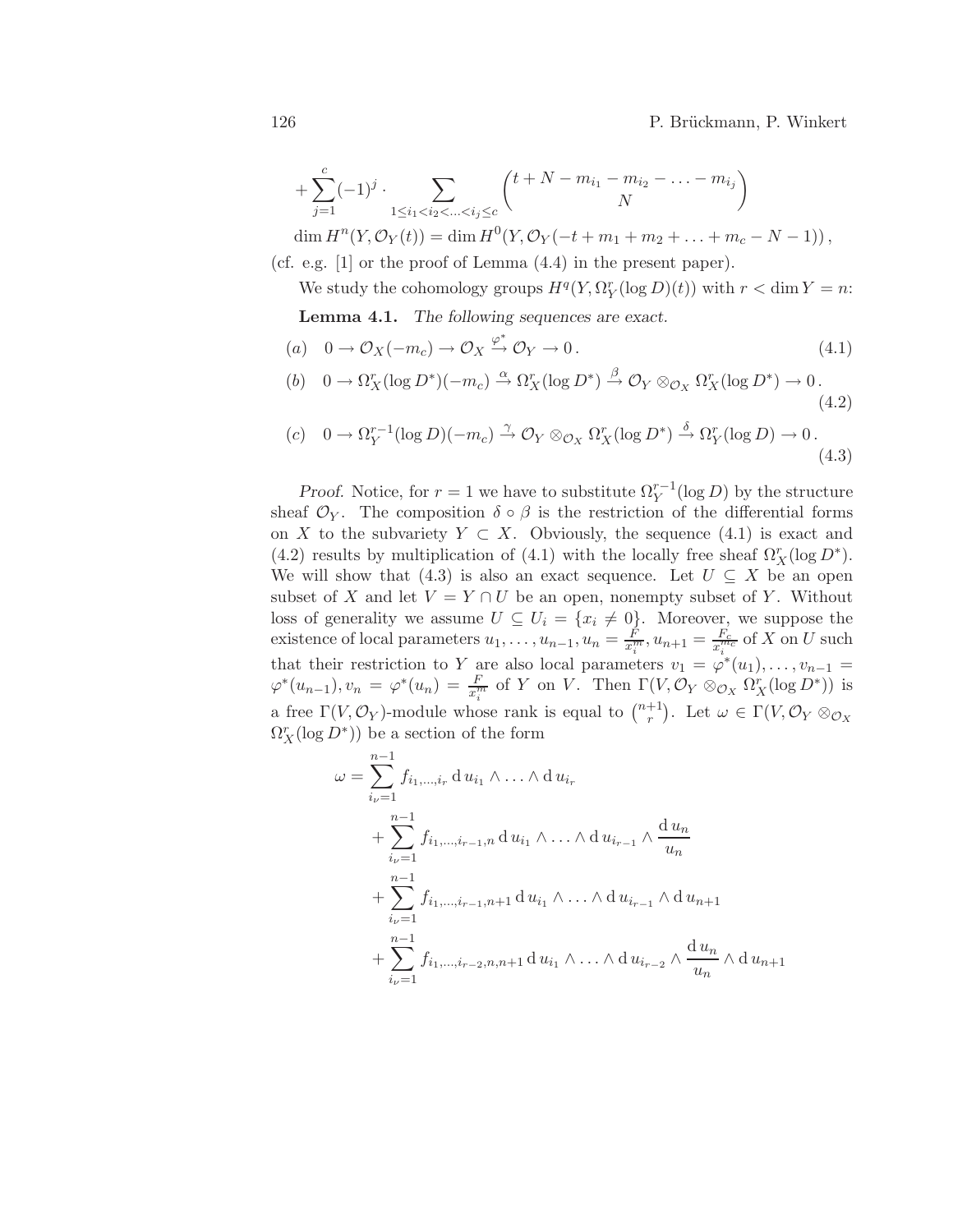where  $f_{i_1,\dots,i_r} \in \Gamma(V, \mathcal{O}_Y)$ . The homomorphism  $\delta$  is defined as follows:

$$
\delta(\omega) = \sum_{i_{\nu}=1}^{n-1} f_{i_1,\dots,i_r} \, \mathrm{d} \, v_{i_1} \wedge \dots \wedge \mathrm{d} \, v_{i_r} + \sum_{i_{\nu}=1}^{n-1} f_{i_1,\dots,i_{r-1},n} \, \mathrm{d} \, v_{i_1} \wedge \dots \wedge \mathrm{d} \, v_{i_{r-1}} \wedge \frac{\mathrm{d} \, v_n}{v_n},
$$
\nwhich means that  $\delta(\omega) \in \Gamma(V, \Omega_Y^r(\log D))$ . The Kernel of  $\delta$  is given by

 $(n-1)$ 

$$
\ker \delta = \left\{ \sum_{i_{\nu}=1} f_{i_1, ..., i_{r-1}, n+1} \, \mathrm{d} \, u_{i_1} \wedge ... \wedge \mathrm{d} \, u_{i_{r-1}} \wedge \mathrm{d} \, u_{n+1} \right. \\ \left. + \sum_{i_{\nu}=1}^{n-1} f_{i_1, ..., i_{r-2}, n, n+1} \, \mathrm{d} \, u_{i_1} \wedge ... \wedge \mathrm{d} \, u_{i_{r-2}} \wedge \frac{\mathrm{d} \, u_n}{u_n} \wedge \mathrm{d} \, u_{n+1} \right\},
$$

where ker  $\delta \subseteq \Gamma(V, \mathcal{O}_Y \otimes_{\mathcal{O}_X} \Omega_X^r(\log D^*))$ . In order to show that the kernel of  $\delta$ is isomorphic to  $\Gamma(V, \Omega_Y^{r-1}(\log D)(-m_c))$ , we consider the following homomorphisms

$$
\ker \delta \stackrel{\widetilde{\alpha}}{\longrightarrow} \Gamma(V, \mathcal{O}_Y(-m_c) \otimes_{\mathcal{O}_X} \Omega_X^{r-1}(\log D^*)) \stackrel{\widetilde{\beta}}{\longrightarrow} \Gamma(V, \Omega_Y^{r-1}(\log D)(-m_c)).
$$

Let  $\xi \in \text{ker } \delta$  be any element. The mappings  $\tilde{\alpha}$  and  $\beta$  are illustrated by

$$
\widetilde{\alpha}(\xi) = \frac{1}{x_i^{m_c}} \sum_{i_{\nu}=1}^{n-1} f_{i_1,...,i_{r-1},n+1} \, \mathrm{d} \, u_{i_1} \wedge \ldots \wedge \mathrm{d} \, u_{i_{r-1}} + \frac{1}{x_i^{m_c}} \sum_{i_{\nu}=1}^{n-1} f_{i_1,...,i_{r-2},n,n+1} \, \mathrm{d} \, u_{i_1} \wedge \ldots \wedge \mathrm{d} \, u_{i_{r-2}} \wedge \frac{\mathrm{d} \, u_n}{u_n},
$$

respectively,

$$
\widetilde{\beta}(\widetilde{\alpha}(\xi)) = \frac{1}{x_i^{m_c}} \sum_{i_{\nu}=1}^{n-1} f_{i_1,...,i_{r-1},n+1} \, \mathrm{d} \, v_{i_1} \wedge \ldots \wedge \mathrm{d} \, v_{i_{r-1}} + \frac{1}{x_i^{m_c}} \sum_{i_{\nu}=1}^{n-1} f_{i_1,...,i_{r-2},n,n+1} \, \mathrm{d} \, v_{i_1} \wedge \ldots \wedge \mathrm{d} \, v_{i_{r-2}} \wedge \frac{\mathrm{d} \, v_n}{v_n} \, .
$$

Since  $x_i^{m_c} \cdot d u_{n+1} = x_i^{m_c} \cdot d \frac{F_c}{x_i^m}$  $\frac{F_c}{x_i^{mc}}$  is a global section of the sheaf  $\mathcal{O}_Y(m_c) \otimes_{\mathcal{O}_X}$  $\Omega^1_X$  the functions  $\tilde{\alpha}$  and  $\tilde{\beta}$  are independent of the index i with  $U \subseteq U_i$  and independent of the choice of the local parameters  $u_1, \ldots, u_{n-1}$ . One can easily see that  $\tilde{\alpha}$  and  $\tilde{\beta}$  are monomorphic. The mapping  $\tilde{\beta}$  is the restriction from X to Y which obviously is epimorphic. While  $\tilde{\alpha}$  is generally not epimorphic, any element of  $\Gamma(V, \Omega_Y^{r-1}(\log D)(-m_c))$  has a preimage in ker  $\delta$ . We can represent an element of  $\Gamma(V, \Omega_Y^{r-1}(\log D)(-m_c))$  by the form  $\widetilde{\beta}(\widetilde{\alpha}(\xi))$  with functions  $f_{i_1,\dots,i_r} \in$  $\Gamma(V, \mathcal{O}_Y)$ . In order to find a preimage in ker δ, we use the same functions  $f_{i_1,\dots,i_r}$ , and in place of  $v_i$  we take the local parameters  $u_i$  on X and multiply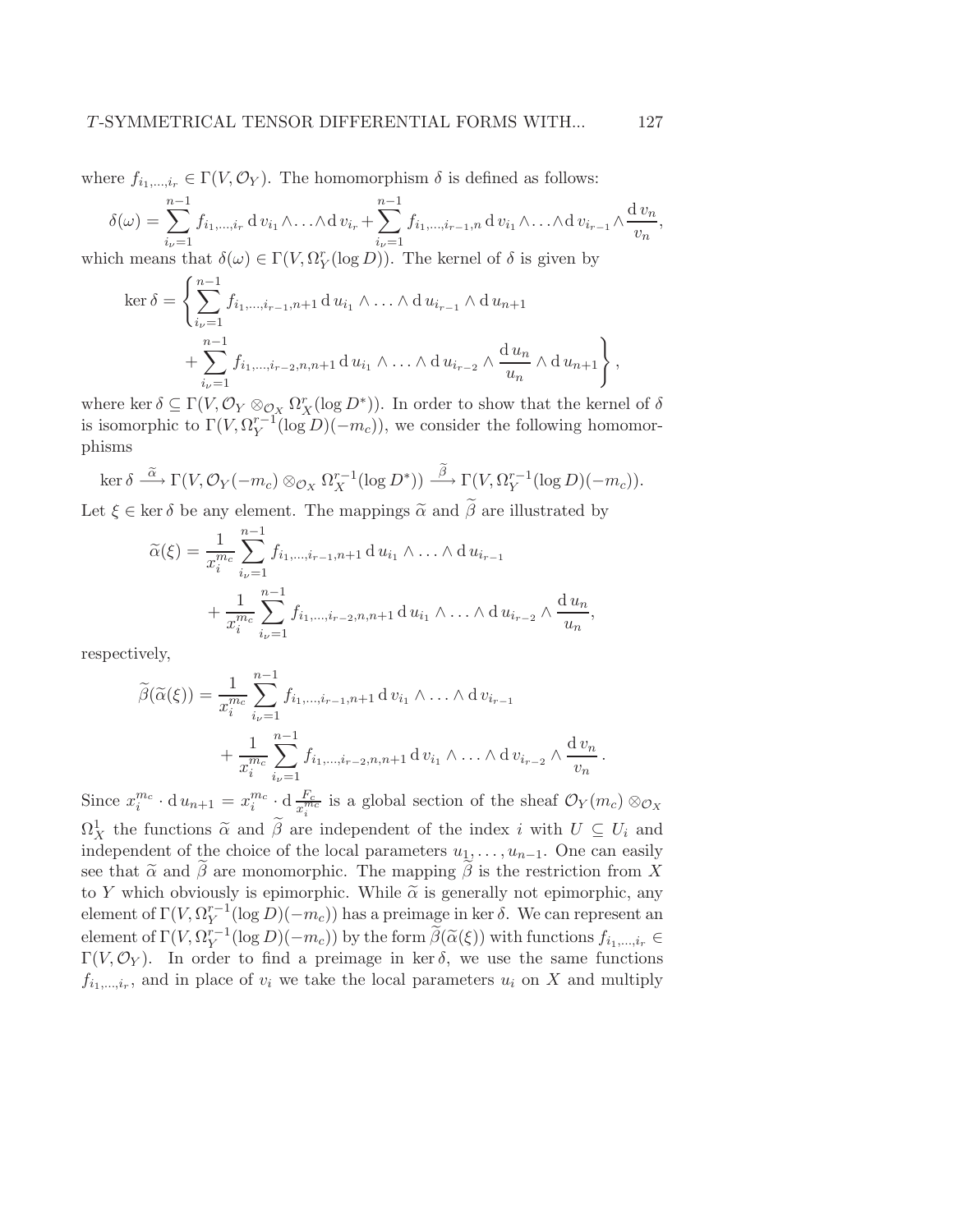with  $x_i^{m_c} \cdot du_{n+1}$ . This proves that the composition  $\tilde{\beta} \circ \tilde{\alpha}$  is isomorphic, the sequence (4.3) is exact.

By means of these exact sequences we are going to prove recursion formulas about the dimensions of the cohomology groups  $H^q(Y, \Omega_Y^r(\log D)(t))$ . As above mentioned, for  $r = n$  these dimensions are known.

**Theorem 4.2.** (a)  $\chi(Y, \Omega_Y^r(\log D)(t)) = \chi(X, \Omega_X^r(\log D^*)(t)) - \chi(X,$  $\Omega_X^r(\log D^*)(t - m_c)) - \chi(Y, \Omega_Y^{r-1}(\log D)(t - m_c))$  for  $r \ge 1$ 

*In the case*  $r = 1$  *one has to substitute*  $\Omega_Y^{r-1}(\log D)$  *by the structure sheaf*  $\mathcal{O}_Y$ .

(b) Let  $0 < q < n$ ,  $q+r \neq n$  and  $r \geq 0$ . Then one has  $H^q(Y, \Omega_Y^r(\log D)(t)) =$ 0 for any  $t \in \mathbb{Z}$ .

 $f(c)$  dim  $H^0(Y, \Omega_Y^r(\log D)(t)) = \dim H^0(X, \Omega_X^r(\log D^*)(t)) - \dim H^0(X,$  $\Omega_X^r(\log D^*)(t - m_c)) - \dim H^0(Y, \Omega_Y^{r-1}(\log D)(t - m_c))$  for  $0 < r < n$ .

(d)  $\dim H^{n}(Y, \Omega^{r}_{Y}(\log D)(t)) = \dim H^{0}(X, \Omega^{n-r}_{X}(\log D^{*})(-t - m))$  $-\dim H^0(X, \Omega_X^{n-r}(\log D^*) (-t-m_c-m))-\dim H^0(Y, \Omega_Y^{\hat{n}-r-1}(\log D)) (-t-m_c-m_c)$ m))*.*

(e) dim  $H^1(Y, \Omega_Y^{n-1}(\log D)(t)) = \dim H^0(Y, \Omega_Y^{n-1}(\log D)(t)) + \dim H^0(Y,$  $\Omega_Y^n(\log D)(t + m_c)$  + dim  $H^0(X, \Omega_X^n(\log D^*)(t))$  – dim  $H^0(X, \Omega_X^n(\log D^*)(t +$  $(m_c)$ ) – dim  $H^1(X, \Omega_X^n(\log D^*)(t)) + \dim H^1(X, \Omega_X^n(\log D^*)(t + m_c)).$ 

 $(f)$  dim  $H^{n-r}(Y, \Omega_Y^r(\log D)(t)) = \dim H^{n-r-1}(Y, \Omega_Y^{r+1}(\log D)(t + m_c))$ dim  $H^{n-r}(X, \Omega_X^{r+1}(\log D^*)(t)) + \dim H^{n-r}(X, \Omega_X^{r+1}(\log D^*)(t+m_c))$  for  $2 \le$  $r < n$ .

*Proof.* Under the additional condition  $q + r < n$  the proof of (b) will be shown by complete induction with respect to  $c = \text{codim } Y$  and r. Then the case  $q + r > n$  follows directly from the Serre duality. If  $c = 0$ , i.e.  $Y = \mathbb{P}^N$ , Theorem 3.3 implies  $H^q(Y, \Omega_Y^r(\log D)(t)) = 0$  for  $0 < q < N$  and  $q + r \neq N$ .

If  $r = 0$  then we get  $H^q(Y, \mathcal{O}_Y(t)) = 0$  for  $0 < q < n$  (cf. e.g. [2, Lemma 1]).

In particular, we have the following induction assumption  $(c-1) = \text{codim } X$ :

(i) From  $q, r \in \mathbb{N}$ ,  $0 < q$ ,  $0 \leq r$  and  $q + r < n + 1$  it follows

 $H^q(X, \Omega^r_X(\log D^*)(t)) = 0$  for all  $t \in \mathbb{Z}$ .

Now assume  $0 < q$ ,  $0 \leq r$  and  $q + r < n$ . From (4.2) we get the exact sequence

$$
\ldots \longrightarrow H^q(X, \Omega^r_X(\log D^*)(t)) \longrightarrow H^q(Y, \mathcal{O}_Y(t) \otimes_{\mathcal{O}_X} \Omega^r_X(\log D^*)) \longrightarrow
$$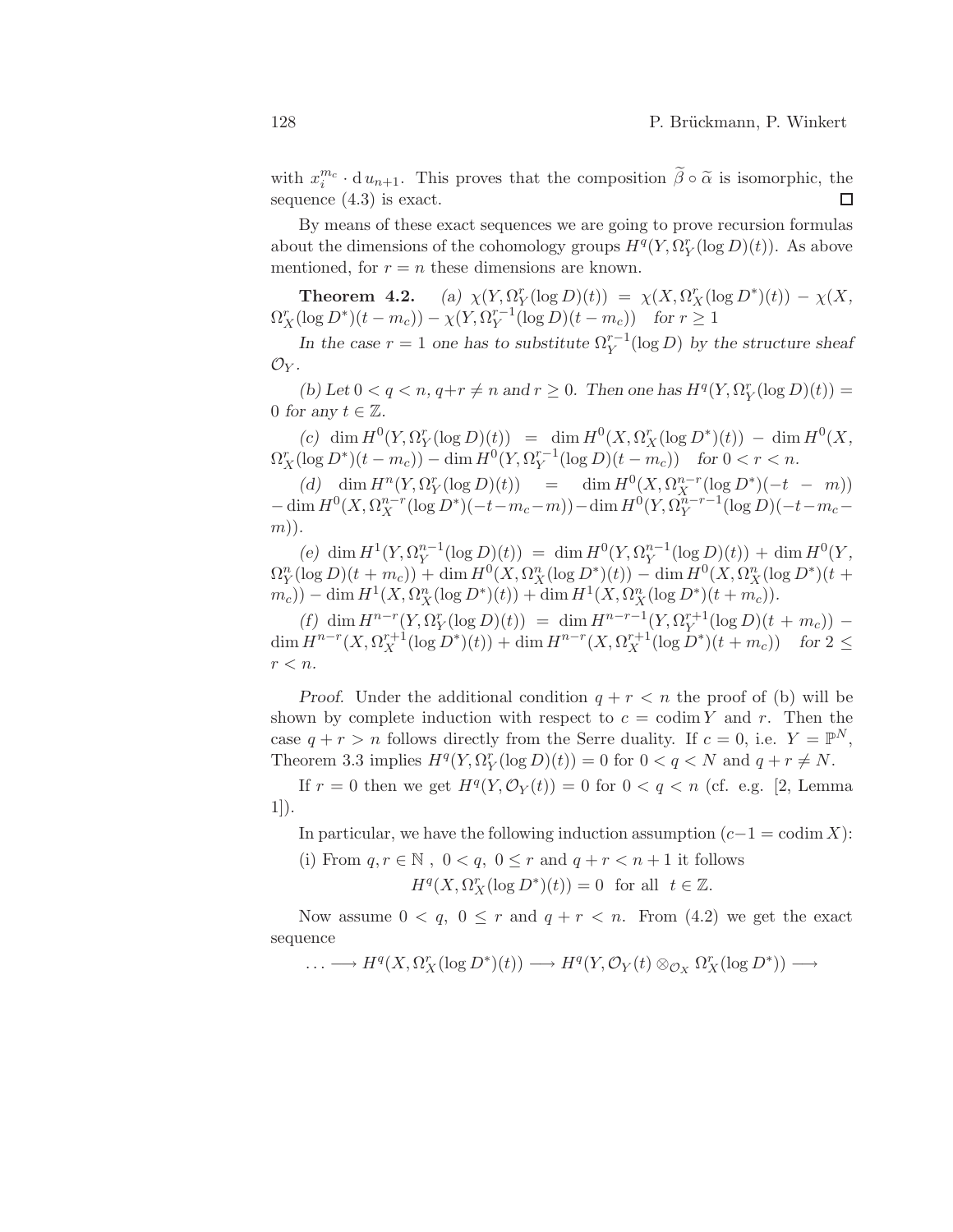$\longrightarrow H^{q+1}(X, \Omega_X^r(\log D^*)(t - m_c)) \longrightarrow \dots$ 

Since  $0 < q \, q + 1 + r < n + 1$  we have by induction assumption (i):

 $H^q(X, \Omega_X^r(\log D^*)(t)) = 0$  and  $H^{q+1}(X, \Omega_X^r(\log D^*)(t - m_c)) = 0.$ 

Hence,  $H^q(Y, \mathcal{O}_Y(t) \otimes_{\mathcal{O}_X} \Omega_X^r(\log D^*)) = 0$  for  $0 < q$   $q + r < n$  and any  $t \in \mathbb{Z}$ .

Now, let  $r > 0$  be a fixed integer. We use the following induction assumption:

(ii) If  $0 < q$  and  $q + r - 1 < n$  then  $H<sup>q</sup>(Y, \Omega_Y^{r-1}(\log D)(t)) = 0$  for all  $t \in \mathbb{Z}$ .

To prove: If  $0 < q$  and  $q + r < n$  then  $H<sup>q</sup>(Y, \Omega<sub>Y</sub><sup>r</sup>(\log D)(t)) = 0$  for all  $t \in \mathbb{Z}$ . Let  $0 < q \mid q + r < n$ . We consider the exact sequence which is given by (4.3)

$$
\cdots \longrightarrow H^{q}(Y, \mathcal{O}_{Y}(t) \otimes_{\mathcal{O}_{X}} \Omega_{X}^{r}(\log D^{*})) \longrightarrow H^{q}(Y, \Omega_{Y}^{r}(\log D)(t) \longrightarrow
$$

$$
\longrightarrow H^{q+1}(Y, \Omega_{Y}^{r-1}(\log D)(t - m_{c})) \longrightarrow \cdots
$$

By (ii) one has  $H^{q+1}(Y, \Omega_Y^{r-1}(\log D)(t-m_c)) = 0$  for all  $t \in \mathbb{Z}$  since  $q+1+r-1 = 0$  $q + r < n$  (and  $q + 1 < n$ ). Furthermore, we know that  $H<sup>q</sup>(Y, \mathcal{O}_Y(t) \otimes_{\mathcal{O}_X}$  $\Omega_X^r(\log D^*)) = 0$  for any  $t \in \mathbb{Z}$  because of  $0 < q \, q + r < n$ .

This implies  $H^q(Y, \Omega_Y^r(\log D)(t) = 0$  for  $0 < q < n$  and  $q + r < n$  for any  $t \in \mathbb{Z}$ .

For the proof of  $(c)$  we first consider the exact sequence from  $(4.2)$ 

$$
0 \longrightarrow H^{0}(X, \Omega_{X}^{r}(\log D^{*})(t - m_{c})) \longrightarrow H^{0}(X, \Omega_{X}^{r}(\log D^{*})(t)) \longrightarrow
$$
  

$$
\longrightarrow H^{0}(Y, \mathcal{O}_{Y}(t) \otimes_{\mathcal{O}_{X}} \Omega_{X}^{r}(\log D^{*}) \longrightarrow H^{1}(X, \Omega_{X}^{r}(\log D^{*})(t - m_{c})) \longrightarrow ... ,
$$
  
(4.4)

and apply (i) which yields  $H^1(X, \Omega_X^r(\log D^*)(t - m_c)) = 0$  as  $1 + r < n + 1 =$  $\dim X$ . Because of  $(4.3)$  one gets the exact sequence

$$
0 \longrightarrow H^{0}(Y, \Omega_{Y}^{r-1}(\log D)(t - m_{c})) \longrightarrow H^{0}(Y, \mathcal{O}_{Y}(t) \otimes_{\mathcal{O}_{X}} \Omega_{X}^{r}(\log D^{*})) \longrightarrow H^{0}(Y, \Omega_{Y}^{r}(\log D)(t)) \longrightarrow H^{1}(Y, \Omega_{Y}^{r-1}(\log D)(t - m_{c})) \longrightarrow \dots,
$$
\n(4.5)

and due to  $1 + r - 1 = r < n$  one has  $H^1(Y, \Omega_Y^{r-1}(\log D)(t - m_c)) = 0$ . Statement (c) can be read from  $(4.4)$  and  $(4.5)$ . Assertion  $(d)$  can easily be shown by Serre duality. The Euler-Poincare characteristic can be calculated by the exact sequences  $(4.1)$ – $(4.3)$ . This allows us to specify finally the dimension of  $H^{n-r}(Y, \Omega_Y^r(\log D)(t))$ . (e) and (f) also can be shown using the exact cohomology sequences. $\Box$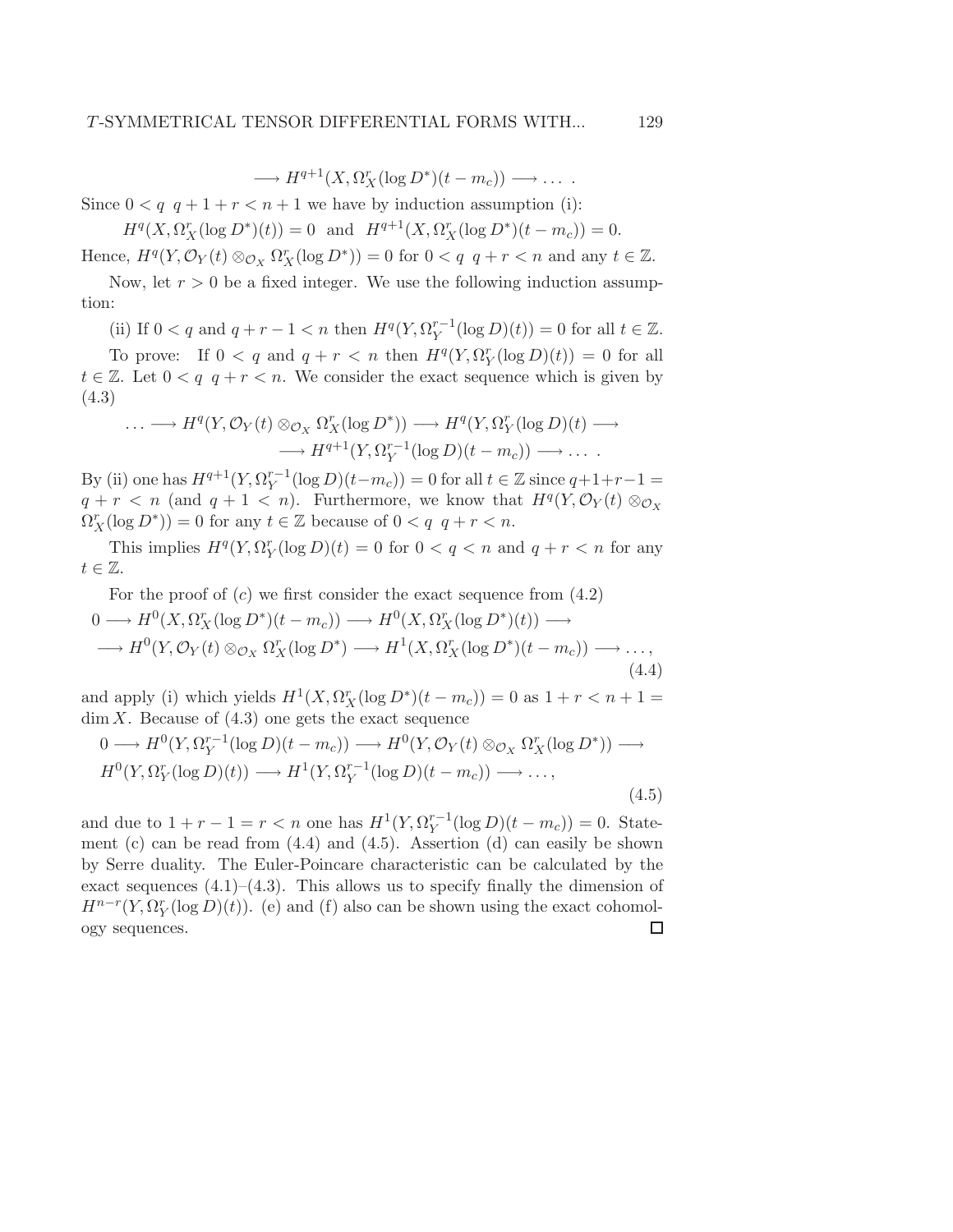# 4.2. T -Symmetric Differential Forms

Let  $Y \subseteq \mathbb{P}^N$  be the *n*-dimensional complete intersection of multidegree  $(m)$  =  $(m_1, m_2, \ldots, m_c)$ .c = N − n denotes the codimension of Y.

We consider a Young tableau T with r boxes, the row lengths  $l_1 \geq l_2 \geq$  $\ldots \geq l_d > 0$  and the column lengths  $d_1 \geq d_2 \geq \ldots \geq d_l > 0$ . We denote  $l = l_1 = \text{length } T$  and  $d = d_1 = \text{depth } T$ . Let  $M(T)$  be the set of all integer matrices  $A = ((d_{i,j})) \in \mathbb{N}^{(c+1,l)}$  with  $c+1$  rows, l columns and with the following properties:

- (1)  $d_{1,j} = d_j \ \forall j \in \{1, ..., l\},\$
- (2)  $d_{i,l} \geq d_{i+1,l} \geq 0 \ \forall i \in \{1,\ldots,c\},\$
- (3)  $d_{i,j} \geq d_{i+1,j} \geq d_{i,j+1}$   $\forall i \in \{1, \ldots, c\}$   $\forall j \in \{1, \ldots, l-1\}.$

Let  $\varrho_i(A) = \sum_{j=1}^l d_{ij}$  be the *i*-th row sum of A and we put  $\varrho(A) = \varrho_{c+1}(A)$ . We denote by

$$
\mu = \sum_{j=1}^{c} d_j \tag{4.6}
$$

the number of boxes in the first c columns of T, where  $d_j = 0$  for  $j > l$ . One can easily see that  $r - \mu \leq \varrho(A) \leq r$  for all  $A \in M(T)$ . Finally, we define the subset  $M_s(T)$  of  $M(T)$  by  $M_s(T) := \{A \in M(T) : \varrho(A) = r - s\}$  for all  $s \in \{0, 1, \ldots, \mu\}$ . For simplification we set furthermore:

$$
\Omega_{\mathbb{P}^N|Y}^{T'}(\log D^*) = \mathcal{O}_Y \otimes_{\mathcal{O}_{\mathbb{P}^N}} \Omega_{\mathbb{P}^N}^{T'}(\log D^*) , \quad E_T^s = \bigoplus_{A \in M_s(T)} \Omega_{\mathbb{P}^N|Y}^{T'(A)}(\log D^*)(t(A))
$$

with  $t(A) = \sum_{i=1}^{c} (\varrho_{i+1}(A) - \varrho_i(A)) \cdot m_i$ . Here  $T'(A)$  denotes a Young tableau with  $\varrho(A)$  boxes and the column lengths  $d_{c+1,1}, \ldots, d_{c+1,l}$ , that is,  $T'(A)$  depends only on the last row of A. If  $\varrho(A) = 0$  we need to replace the sheaf  $\Omega_{\rm \mathbb{P}^{\mathbb{N}}|\mathcal{V}}^{T'(A)}$  $T^{T(A)}_{\mathbb{P}^N|Y}(\log D^*)$  by the structure sheaf  $\mathcal{O}_Y$ .

Lemma 4.3. *There exists following exact sequence:*

$$
0 \longrightarrow E_T^{\mu} \xrightarrow{\beta_{\mu}} E_T^{\mu-1} \xrightarrow{\beta_{\mu-1}} \dots
$$

$$
\xrightarrow{\beta_2} E_T^1 \xrightarrow{\beta_1} \Omega_{\mathbb{P}^N|Y}^T (\log D^*) \xrightarrow{\beta_0} \Omega_Y^T (\log D) \longrightarrow 0. \quad (4.7)
$$

*Proof.* (4.7) is the T-Power of the following short exact sequence (cf. [3]):

$$
0 \longrightarrow \bigoplus_{i=1}^{c} \mathcal{O}_Y(-m_i) \stackrel{\alpha}{\longrightarrow} O_Y \otimes_{\mathcal{O}_{\mathbb{P}^N}} \Omega^1_{\mathbb{P}^N}(\log D^*) \stackrel{\beta}{\longrightarrow} \Omega^1_Y(\log D) \longrightarrow 0. \quad (4.8)
$$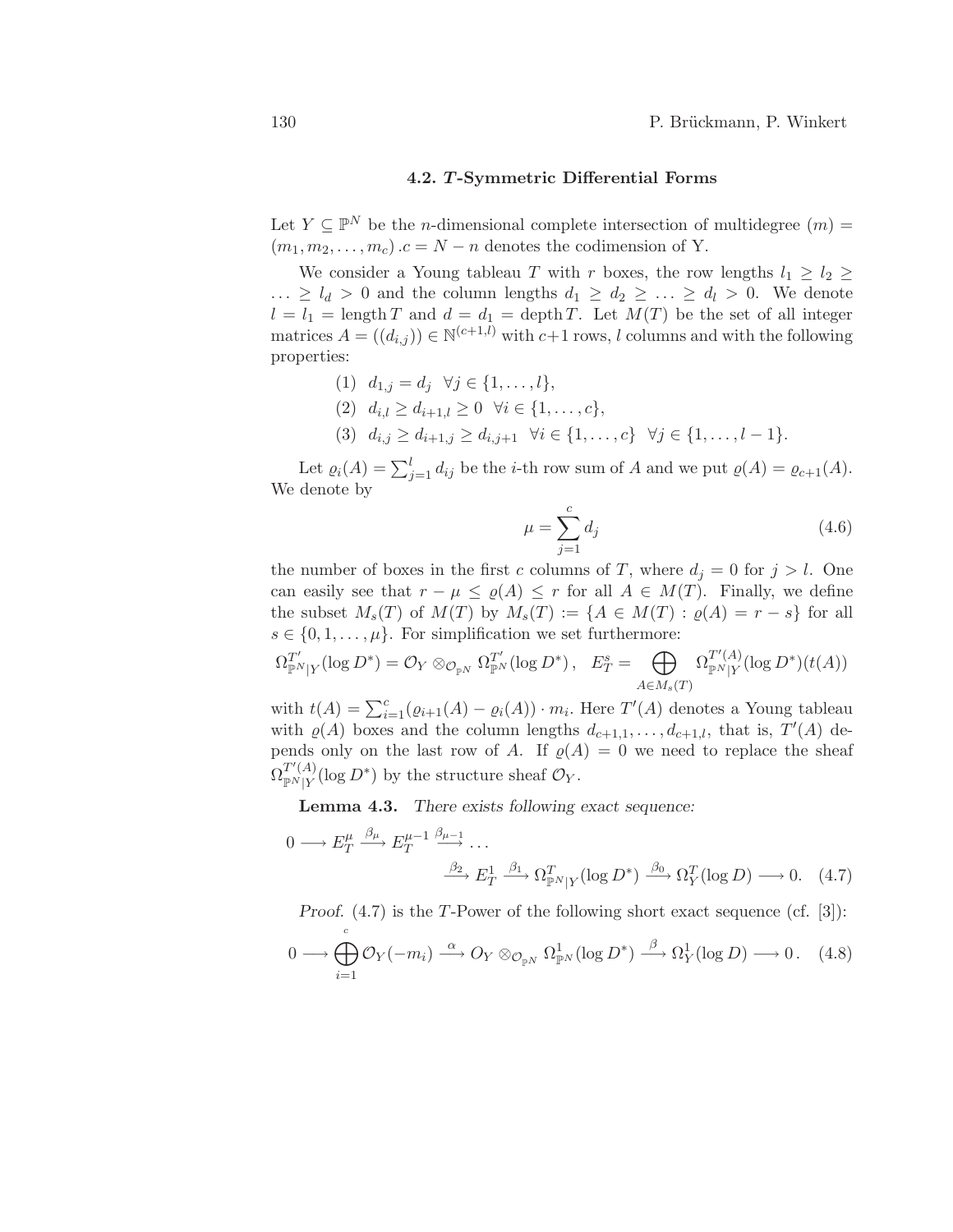We need to show that (4.8) is an exact sequence. Let  $U \subseteq \mathbb{P}^N$  be an open subset. Without loss of generality we put  $U \subseteq U_i = \{x_i \neq 0\}$ . Assume that there exist local parameters  $\frac{F_1}{x_i^{m_1}}, \ldots, \frac{F_c}{x_i^{m_c}}$  $\frac{F_c}{x_i^{m_c}}, u_1, \ldots, u_{n-1}, \frac{F}{x_i^m}$  of  $\mathbb{P}^N$  on U such that the restrictions  $v_1 = \varphi^*(u_1), \ldots, v_{n-1} = \varphi^*(u_{n-1}), v_n = \varphi^*\left(\frac{F}{x_i^m}\right)$  are local parameters of Y on  $U \cap Y$ . We know that  $\Gamma(U \cap Y, \mathcal{O}_Y \otimes_{\mathcal{O}_{\mathbb{P}^N}} \Omega^1_{\mathbb{P}^N}(\log D^*))$  is a free  $\Gamma(U \cap Y, \mathcal{O}_Y)$ -module defined by the span

$$
d \frac{F_1}{x_i^{m_1}}, \ldots, d \frac{F_c}{x_i^{m_c}}, d u_1, \ldots, d u_{n-1}, \frac{x_i^{m}}{F} \cdot d \frac{F}{x_i^{m}}
$$

.

.

 $\Gamma(U \cap Y, \Omega_Y^1(\log D))$  is a free  $\Gamma(U \cap Y, \mathcal{O}_Y)$ -module with the span d  $v_1, \ldots, v_n$ . Let  $\omega \in \Gamma(U \cap Y, \mathcal{O}_Y \otimes_{\mathcal{O}_{\mathbb{P}^N}} \Omega^1_{\mathbb{P}^N}(\log D^*))$  be any element given by

$$
\omega = \sum_{j=1}^{c} f_j \cdot x_i^{m_j} \cdot d \frac{F_j}{x_i^{m_j}} + \sum_{k=1}^{n-1} g_k \cdot d u_k + h \cdot \frac{x_i^{m}}{F} \cdot d \frac{F}{x_i^{m}}
$$

The homomorphism  $\beta$  maps  $\omega$  to  $\beta(\omega) = \sum_{k=1}^{n-1} g_k \cdot d v_k + h \cdot \frac{d v_n}{v_n}$  $\frac{1 v_n}{v_n}$ , where the kernel of this mapping is given by ker  $\beta = \left\{ \sum_{j=1}^{c} f_j \cdot x_i^{m_j} \right\}$  $\frac{m_j}{i} \cdot \mathrm{d} \frac{F_j}{r}$  $x_i^{\tilde{m}_j}$ <sup>"</sup> . We obtain the following homomorphism

$$
\gamma : \bigoplus_{j=1}^{c} \Gamma(U \cap Y, \mathcal{O}_Y(-m_j)) \longrightarrow \ker \beta \quad \text{with} \quad (f_1, \dots, f_c) \longmapsto \sum_{j=1}^{c} f_j \cdot x_i^{m_j} \cdot d \frac{F_j}{x_i^{m_j}}
$$
  
which is isomorphic and independent of the index *i* with  $U \subseteq U_i$ .

which is isomorphic and independent of the index i with  $U \subseteq U_i$ .

Lemma 4.4. For an arbitrary Young tableau T' there exists the following *exact sequence*

$$
0 \longrightarrow \Omega_{\mathbb{P}^N}^{T'}(\log D^*) \left( -\sum_{i=1}^c m_i \right) \xrightarrow{\alpha_c} \bigoplus_{1 \le i \le c} \Omega_{\mathbb{P}^N}^{T'}(\log D^*) \left( -\sum_{j=1}^c m_j + m_i \right) \xrightarrow{\alpha_{c-1}} \dots
$$
  
\n
$$
\dots \xrightarrow{\alpha_3} \bigoplus_{1 \le i_1 < i_2 \le c} \Omega_{\mathbb{P}^N}^{T'}(\log D^*) \left( -m_{i_1} - m_{i_2} \right) \xrightarrow{\alpha_2} \bigoplus_{1 \le i \le c} \Omega_{\mathbb{P}^N}^{T'}(\log D^*) \left( -m_i \right) \xrightarrow{\alpha_1} \Omega_{\mathbb{P}^N}^{T'}(\log D^*) \xrightarrow{\alpha_0} \mathcal{O}_Y \otimes_{\mathcal{O}_{\mathbb{P}^N}} \Omega_{\mathbb{P}^N}^{T'}(\log D^*) \longrightarrow 0.
$$
  
\n(4.9)

*Proof.* We consider the following exact sequence which is called the Koszul complex:

$$
0 \longrightarrow \mathcal{O}_{\mathbb{P}^N}(-\sum_{i=1}^c m_i) \xrightarrow{\alpha_c} \bigoplus_{1 \leq i \leq c} \mathcal{O}_{\mathbb{P}^N}(-\sum_{j=1}^c m_j + m_i) \xrightarrow{\alpha_{c-1}} \dots
$$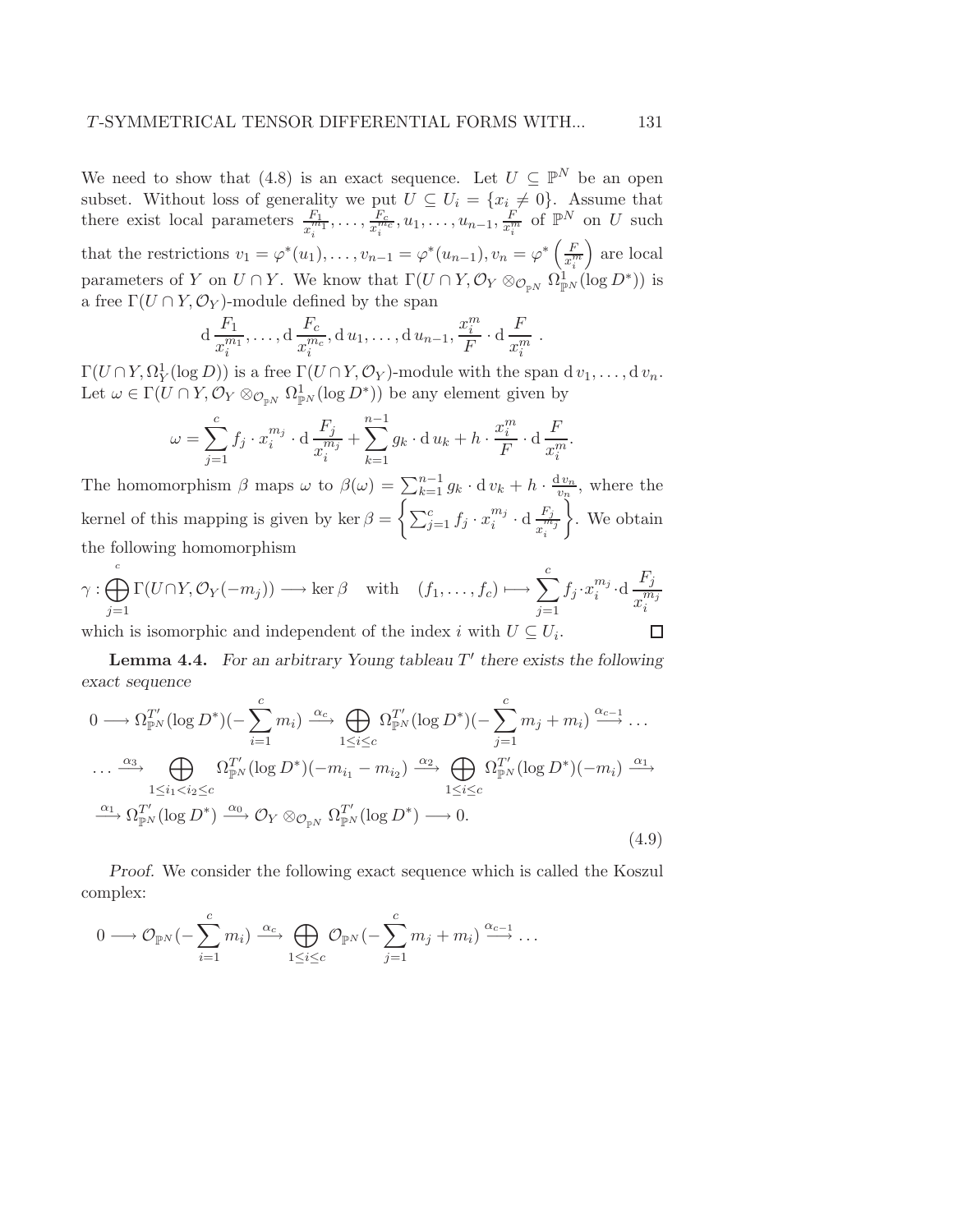132 P. Brückmann, P. Winkert

 $\mathcal{L}$ 

$$
\xrightarrow{\alpha_3} \bigoplus_{1 \leq i_1 < i_2 \leq c} \mathcal{O}_{\mathbb{P}^N}(-m_{i_1} - m_{i_2}) \xrightarrow{\alpha_2} \bigoplus_{1 \leq i \leq c} \mathcal{O}_{\mathbb{P}^N}(-m_i) \xrightarrow{\alpha_1} \mathcal{O}_{\mathbb{P}^N} \xrightarrow{\alpha_0} \mathcal{O}_Y \longrightarrow 0.
$$

Multiplying this exact sequence with the local free sheaf  $\Omega_{\mathbb{P}^N}^{T'}(\log D^*)$  yields the assertion.  $\Box$ 

**Theorem 4.5.** *Under the assumption*  $1 \leq q \leq n - \text{depth } T - \mu$  *one gets*  $H^q(Y, \Omega_Y^T(\log D)(t)) = 0$  for all  $st \in \mathbb{Z}$ .

*Proof.* We write instead of (4.9) short exact sequences and obtain

$$
0 \longrightarrow \Omega_{\mathbb{P}^N}^{T'}(\log D^*)\left(-\sum_{i=1}^c m_i\right) \longrightarrow \bigoplus_{1 \le i \le c} \Omega_{\mathbb{P}^N}^{T'}(\log D^*)\left(-\sum_{j=1}^c m_j + m_i\right) \longrightarrow
$$
  
\n
$$
\longrightarrow \operatorname{Im} \alpha_{c-1} \longrightarrow 0,
$$
  
\n
$$
0 \longrightarrow \operatorname{Im} \alpha_{c-1} \longrightarrow \bigoplus_{1 \le i_1 < i_2 \le c} \Omega_{\mathbb{P}^N}^{T'}(\log D^*)\left(-\sum_{j=1}^c m_j + m_{i_1} + m_{i_2}\right) \longrightarrow
$$
  
\n
$$
\longrightarrow \operatorname{Im} \alpha_{c-2} \longrightarrow 0,
$$
  
\n
$$
\vdots \qquad \vdots
$$

$$
0 \longrightarrow \text{Im}\,\alpha_2 \longrightarrow \bigoplus_{1 \leq i \leq c} \Omega_{\mathbb{P}^N}^{T'}(\log D^*)(-m_i) \longrightarrow \text{Im}\,\alpha_1 \longrightarrow 0,
$$
  

$$
0 \longrightarrow \text{Im}\,\alpha_1 \longrightarrow \Omega_{\mathbb{P}^N}^{T'}(\log D^*) \longrightarrow \mathcal{O}_Y \otimes_{\mathcal{O}_{\mathbb{P}^N}} \Omega_{\mathbb{P}^N}^{T'}(\log D^*) \longrightarrow 0.
$$

Using the long exact cohomology sequences yields a vanishing criterion for 
$$
H^q(Y, \mathcal{O}_Y \otimes_{\mathcal{O}_{\mathbb{P}^N}} \Omega_{\mathbb{P}^N}^T(\log D^*)(t))
$$
. We have

$$
H^{q}(Y, \mathcal{O}_{Y} \otimes_{\mathcal{O}_{\mathbb{P}^{N}}} \Omega_{\mathbb{P}^{N}}^{T'}(\log D^{*})(t)) = 0 \text{ if } H^{q}(\mathbb{P}^{N}, \Omega_{\mathbb{P}^{N}}^{T'}(\log D^{*})(t)) = 0,
$$
  
and 
$$
H^{q+1}(\mathbb{P}^{N}, \operatorname{Im} \alpha_{1}(t)) = 0,
$$

$$
H^{q+1}(\mathbb{P}^{N}, \operatorname{Im} \alpha_{1}(t)) = 0 \text{ if } H^{q+1}(\mathbb{P}^{N}, \bigoplus_{1 \leq i \leq c} \Omega_{\mathbb{P}^{N}}^{T'}(\log D^{*})(t - m_{i})) = 0,
$$

$$
\text{and } H^{q+2}(\mathbb{P}^{N}, \operatorname{Im} \alpha_{2}(t)) = 0,
$$

$$
\vdots
$$
\n
$$
H^{q+c-1}(\mathbb{P}^N, \text{Im }\alpha_{c-1}(t)) = 0
$$
\n
$$
\text{if } H^{q+c-1}(\mathbb{P}^N, \bigoplus_{1 \le i \le c} \Omega_{\mathbb{P}^N}^{T'}(\log D^*)(t - \sum_{j=1}^c m_j + m_i)) = 0
$$
\n
$$
\text{and } H^{q+c}(\mathbb{P}^N, \Omega_{\mathbb{P}^N}^{T'}(\log D^*)(t - \sum_{i=1}^c m_i) = 0.
$$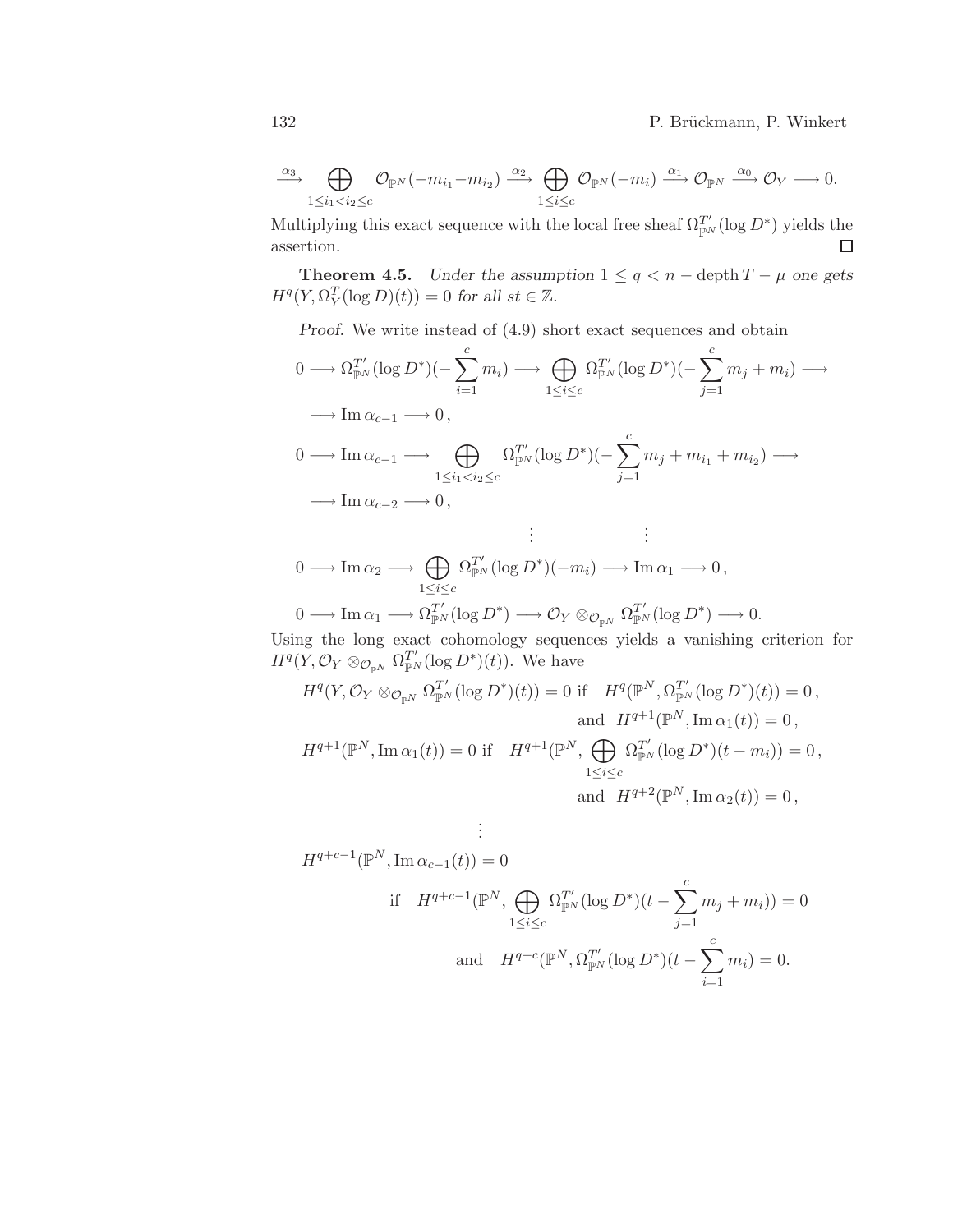Applying Theorem 3.6 (d) yields  $H^q(Y, \mathcal{O}_Y(t) \otimes_{\mathcal{O}_{\mathbb{P}^N}} \Omega_{\mathbb{P}^N}^{T'}(\log D^*)) = 0$  for  $1 \leq$  $q < n - \operatorname{depth} T'$ . Now we study  $H^q(Y, \Omega_Y^T(\log D)(t))$  with the aid of (4.7). Decomposing (4.7) in short exact sequences delivers

$$
0 \longrightarrow E_T^{\mu} \longrightarrow E_T^{\mu-1} \longrightarrow \text{Im } \beta_{\mu-1} \longrightarrow 0,
$$
  
\n
$$
0 \longrightarrow \text{Im } \beta_{\mu-1} \longrightarrow E_T^{\mu-2} \longrightarrow \text{Im } \beta_{\mu-2} \longrightarrow 0,
$$
  
\n
$$
\vdots \qquad \qquad \vdots
$$
  
\n
$$
0 \longrightarrow \text{Im } \beta_2 \longrightarrow E_T^1 \longrightarrow \text{Im } \beta_1 \longrightarrow 0,
$$
  
\n
$$
0 \longrightarrow \text{Im } \beta_1 \longrightarrow \Omega_{\mathbb{P}^N|Y}^T(\log D^*) \longrightarrow \Omega_Y^T(\log D) \longrightarrow 0.
$$
  
\nWith  $E_T^s(t) = \bigoplus_{A \in M_s(T)} \Omega_{\mathbb{P}^N|Y}^{T(A)}(\log D^*)(t + t(A))$  one has  
\n
$$
{}_{A \in M_s(T)}^{A \in M_s(T)}
$$
  
\n
$$
H^q(Y, \Omega_Y^T(\log D)(t)) = 0 \text{ if } H^q(Y, \Omega_{\mathbb{P}^N|Y}^T(\log D^*)(t)) = 0,
$$
  
\nand  $H^{q+1}(Y, \text{Im } \beta_1(t)) = 0,$   
\n
$$
\vdots
$$

$$
H^{q+\mu-1}(Y, \operatorname{Im} \beta_{\mu-1}(t)) = 0 \text{ if } H^{q+\mu-1}(Y, E_T^{\mu-1}(t)) = 0,
$$
  
and 
$$
H^{q+\mu}(Y, E_T^{\mu}(t)) = 0.
$$

This implies  $H^q(Y, \Omega_Y^T(\log D)(t)) = 0$  for  $1 \le q < n - \text{depth } T - \mu$ .

Now assume for instance  $\mu < n$  – depth T. Then for each  $t \in \mathbb{Z}$  it follows from our exact sequences:

 $\Box$ 

$$
H^{q}(\mathbb{P}^{N}, \operatorname{Im} \alpha_{i}(t)) = 0 \text{ if } 1 \leq q \leq \mu + i,
$$
  
\n
$$
H^{q}(Y, \mathcal{O}_{Y}(t) \otimes_{\mathcal{O}_{\mathbb{P}^{N}}} \Omega_{\mathbb{P}^{N}}^{T'}(\log D^{*})) = 0 \text{ if } 1 \leq q \leq \mu + c,
$$
  
\n
$$
H^{q}(Y, E^{j}_{T}(t)) = 0 \text{ if } 1 \leq q \leq j, \quad H^{q}(Y, \operatorname{Im} \beta_{j}(t)) = 0 \text{ if } 1 \leq q \leq j.
$$

In particular, the cohomology groups  $H^1(\ldots)$  of all these sheaves vanish. Therefore, we have the opportunity to calculate the dimensions of their cohomology groups  $H^0(\ldots)$ : Let  $h^T(t)$  abbreviating denotes the dimension  $\dim H^0(\mathbb{P}^N, \Omega^T_{\mathbb{P}^N}(\log D^*)(t))$  as an integer function of t. Remember that  $(m)$  =  $(m_1, m_2, \ldots, m_c)$  is the multidegree of the complete intersection Y. We set  $T_{(m)}(t) := h^{T}(t) + \sum_{k=1}^{c}$  $\frac{1}{\sqrt{2}}$  $\overline{\phantom{0}}$  $\overline{T}$ 

$$
h_{(m)}^{T}(t) := h^{T}(t) + \sum_{s=1} (-1)^{s} \cdot \sum_{1 \le i_1 < i_2 < \ldots < i_s \le c} h^{T}(t - m_{i_1} - m_{i_2} - \ldots - m_{i_s}).
$$

Because of (4.9) we have dim  $H^0(Y, \mathcal{O}_Y \otimes_{\mathcal{O}_{\mathbb{P}^N}} \Omega_{\mathbb{P}^N}^{T'}(\log D^*)(t)) = h_{(n)}^{T'}$  $_{(m)}^{T^r}(t)$  and using (4.7) we get the following formula:

**Theorem 4.6.** *If*  $\mu < \dim Y - \operatorname{depth} T$  *then*  $\dim H^0(Y, \Omega_Y^T(\log D)(t)) =$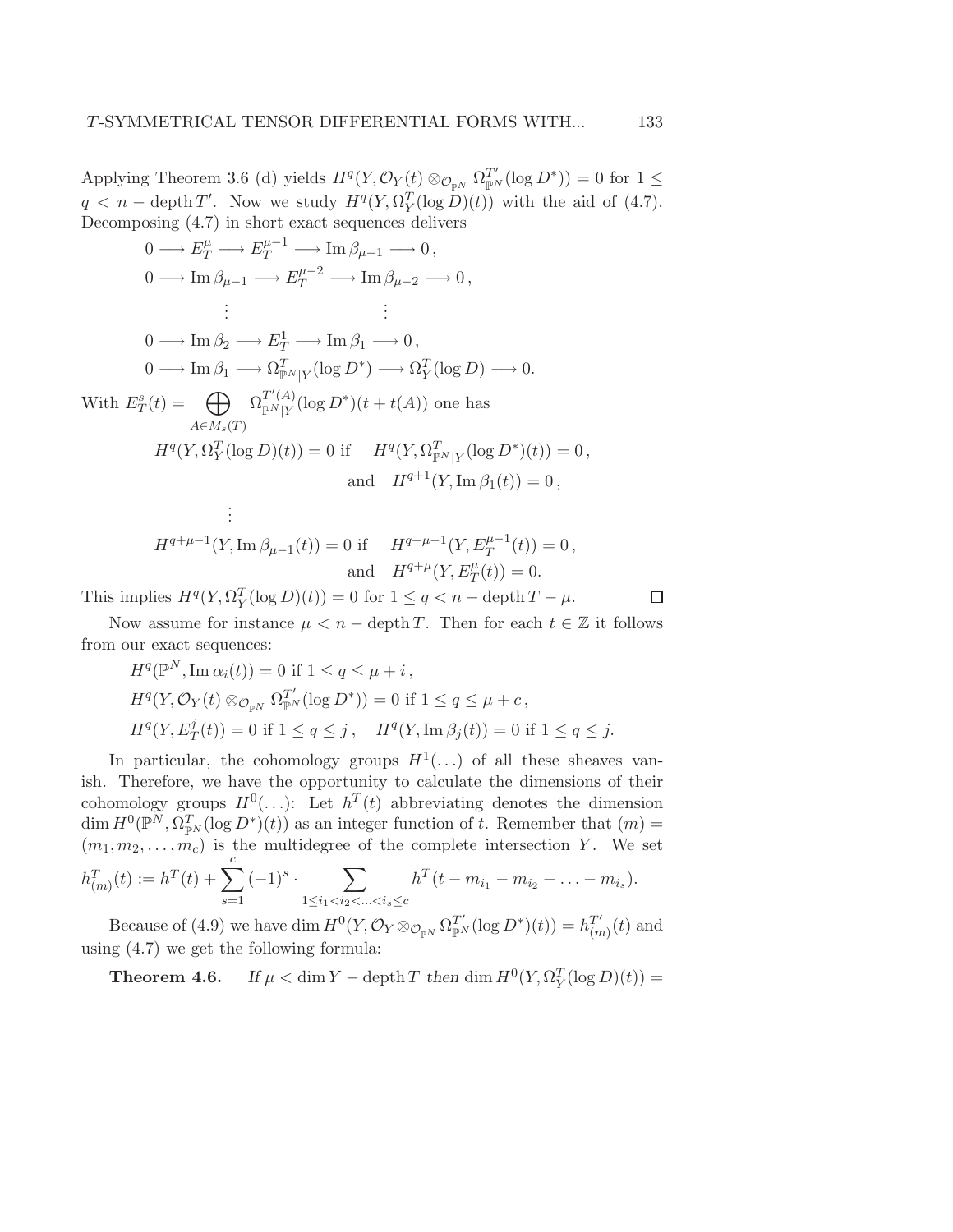$$
\sum_{A \in M(T)} (-1)^{r-\varrho(A)} \cdot h_{(m)}^{T'(A)}(t+t(A)) \text{ with } t(A) = \sum_{i=1}^{c} (\varrho_{i+1}(A) - \varrho_i(A)) \cdot m_i.
$$

*In particular for*  $t = 0$ :  $H^0(Y, \Omega_Y^T(\log D)) = 0$  *if*  $\mu < \dim Y - \text{depth } T$ .

Remark 4.7. For regular T-symmetrical tensor differential forms one has  $H^0(Y, \Omega_Y^T) = 0$  if  $\mu < \dim Y$ .

# 4.3. Symmetric Differential Forms

We consider symmetrical differential forms with logarithmic poles as a special case, that means,  $T$  is a Young tableau with  $r$  boxes and only one row  $(\operatorname{depth} T = 1 \ \ l = \operatorname{length} T = r).$ 

Let  $D^* = H$  be the prime divisor on projective space  $\mathbb{P}^N$  and let D be the prime divisor on the *n*-dimensional complete intersection Y as above  $(n \geq 2)$ . Distinguishing the cases  $r \leq c$  and  $c < r$  we obtain two exact sequences as symmetrical power of (4.8): Assume at first  $r \leq c$ :

$$
0 \longrightarrow \bigoplus_{1 \leq i_1 < i_2 < \ldots < i_r \leq c} \mathcal{O}_Y(-m_{i_1} - m_{i_2} - \ldots - m_{i_r}) \longrightarrow
$$
\n
$$
\longrightarrow \bigoplus_{1 \leq i_1 < \ldots < i_{r-1} \leq c} \mathcal{O}_Y(-m_{i_1} - m_{i_2} - \ldots - m_{i_{r-1}}) \otimes_{\mathcal{O}_{\mathbb{P}^N}} \Omega_{\mathbb{P}^N}^1(\log D^*) \longrightarrow \ldots
$$
\n
$$
\longrightarrow \bigoplus_{1 \leq i \leq c} \mathcal{O}_Y(-m_i) \otimes_{\mathcal{O}_{\mathbb{P}^N}} S^{r-1} \Omega_{\mathbb{P}^N}^1(\log D^*) \longrightarrow
$$
\n
$$
\longrightarrow \mathcal{O}_Y \otimes_{\mathcal{O}_{\mathbb{P}^N}} S^r \Omega_{\mathbb{P}^N}^1(\log D^*) \longrightarrow S^r \Omega_Y^1(\log D) \longrightarrow 0.
$$

In the case  $c < r$  the following sequence is exact:

$$
0 \longrightarrow \mathcal{O}_Y(-\sum_{j=1}^c m_j) \otimes_{\mathcal{O}_{\mathbb{P}^N}} \Omega_{\mathbb{P}^N}^{r-c}(\log D^*) \longrightarrow
$$
  

$$
\longrightarrow \bigoplus_{1 \leq i \leq c} \mathcal{O}_Y(-\sum_{j=1}^c m_j + m_i) \otimes_{\mathcal{O}_{\mathbb{P}^N}} \Omega_{\mathbb{P}^N}^{r-c+1}(\log D^*) \longrightarrow \dots
$$
  

$$
\longrightarrow \bigoplus_{1 \leq i \leq c} \mathcal{O}_Y(-m_i) \otimes_{\mathcal{O}_{\mathbb{P}^N}} S^{r-1} \Omega_{\mathbb{P}^N}^1(\log D^*) \longrightarrow
$$
  

$$
\longrightarrow \mathcal{O}_Y \otimes_{\mathcal{O}_{\mathbb{P}^N}} S^r \Omega_{\mathbb{P}^N}^1(\log D^*) \longrightarrow S^r \Omega_Y^1(\log D) \longrightarrow 0.
$$

Furthermore, we have Lemma 4.4 with the sheaf  $S^r \Omega_{\mathbb{P}^N}^1(\log D^*)$  instead of  $\Omega_{\mathbb{P}^N}^{T'}(\log D^*)$ . With the corresponding cohomology sequences we get:

**Theorem 4.8.** *Assume*  $n = \dim Y \ge 2$ *.*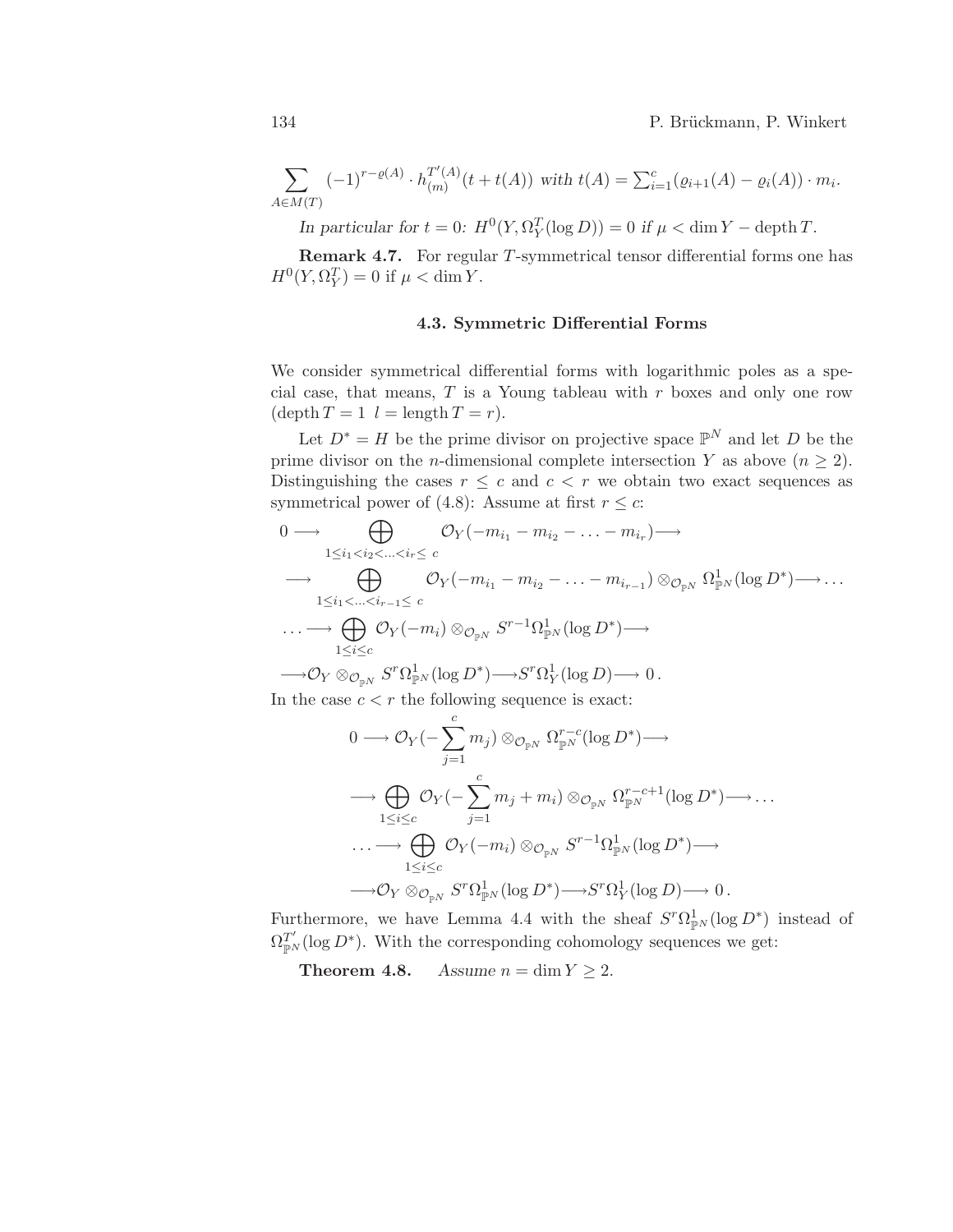(a) If 
$$
1 \le q \le n-2
$$
 then  $H^q(Y, \mathcal{O}_Y(t) \otimes_{\mathcal{O}_{\mathbb{P}^N}} S^r \Omega^1_{\mathbb{P}^N}(\log D^*)) = 0 \ \forall t \in \mathbb{Z}$ .  
(b)

 $\dim H^0(Y, \mathcal{O}_Y(t) \otimes_{\mathcal{O}_{\mathbb{P}^N}} S^r \Omega^1_{\mathbb{P}^N}(\log D^*)) = \dim H^0(\mathbb{P}^N, S^r \Omega^1_{\mathbb{P}^N}(\log D^*)(t))$ 

+ 
$$
\sum_{j=1}^{c} (-1)^j \cdot \sum_{1 \le i_1 < ... < i_j \le c} \dim H^0(\mathbb{P}^N, S^r \Omega_{\mathbb{P}^N}^1(\log D^*)(t - m_{i_1} - ... - m_{i_j}))
$$
.

- $(c) H^0(Y, \mathcal{O}_Y(t) \otimes_{\mathcal{O}_{\mathbb{P}^N}} S^r \Omega^1_{\mathbb{P}^N}(\log D^*)) \neq 0 \Leftrightarrow t \geq r.$
- *(d)* In case  $t = 0$ :  $H^0(Y, \mathcal{O}_Y \otimes_{\mathcal{O}_{\mathbb{P}^N}} S^r \Omega^1_{\mathbb{P}^N}(\log D^*)) = 0$  for all  $r > 0$ .

### Theorem 4.9.

*(a)* If  $r \le c$  and  $1 \le q < n - r$  then  $H^q(Y, S^r \Omega_Y^1(\log D)(t)) = 0 \ \forall t \in \mathbb{Z}$ . *(b)* If  $c < r$  and  $1 \le q < n - c - 1$  then  $H^q(Y, S^r \Omega_Y^1(\log D)(t)) = 0 \ \forall t \in \mathbb{Z}$ .

*Proof.* By Theorem 4.5 we know  $H^q(Y, \Omega_Y^T(\log D)(t)) = 0$  for all  $t \in \mathbb{Z}$  if  $1 \leq q < n$  – depth  $T - \mu$ . For symmetric differential forms we have depth  $T = 1$ and  $\mu = \sum_{i=1}^{c} d_i = \min\{c, r\}$ , where  $d_i = 1$  for  $i \leq r$  and  $d_i = 0$  for  $i > r$ . This proves (b). Under condition  $r \leq c$  one gets the stronger result (a) since  $H<sup>q</sup>(Y, \mathcal{O}_Y(t)) = 0$  for  $1 \leq q < n$  and for all  $t \in \mathbb{Z}$ .  $\Box$ 

#### Theorem 4.10.

(c) If 
$$
r \leq c
$$
 and  $r < n$  then  
\n
$$
H^{0}(Y, S^{r}\Omega_{Y}^{1}(\log D)(t)) = \dim H^{0}(Y, \mathcal{O}_{Y}(t) \otimes_{\mathcal{O}_{\mathbb{P}^{N}}} S^{r}\Omega_{\mathbb{P}^{N}}^{1}(\log D^{*}))
$$
\n
$$
+ \sum_{k=1}^{r-1} (-1)^{k} \cdot \sum_{1 \leq i_{1} < ... < i_{k} \leq c} \dim H^{0}(Y, \mathcal{O}_{Y}(t - \sum_{j=1}^{k} m_{i_{j}}) \otimes_{\mathcal{O}_{\mathbb{P}^{N}}} S^{r-k}\Omega_{\mathbb{P}^{N}}^{1}(\log D^{*}))
$$
\n
$$
+ (-1)^{r} \cdot \sum_{1 \leq i_{1} < ... < i_{r} \leq c} \dim H^{0}(Y, \mathcal{O}_{Y}(t - m_{i_{1}} - ... - m_{i_{r}}).
$$

*(d)* If  $c < r$  and  $c < n - 1$  then  $H^0(Y, S^r \Omega_Y^1(\log D)(t)) = \dim H^0(Y, \mathcal{O}_Y(t) \otimes_{\mathcal{O}_{\mathbb{P}^N}} S^r \Omega_{\mathbb{P}^N}^1(\log D^*))$  $+\sum_{i=1}^{c}$  $k=1$  $(-1)^k$   $\sum$  $1 \leq i_1 < ... < i_k \leq c$  $\dim H^0(Y,\mathcal{O}_Y(t-\sum^k$  $j=1$  $m_{i_j}$ ) ⊗ $_{\mathcal{O}_{\mathbb{P}^N}} S^{r-k} \Omega^1_{\mathbb{P}^N}({\rm log}\,D^*)).$ 

*Proof.* Statements (c) and (d) follow from the related exact sequences since under these premises by Theorem 4.8 the cohomology groups  $H^1(\ldots)$  of all these sheaves vanish (cf. Theorem 4.8 and Theorem 3.7).  $\Box$ 

Finally, it is easy to see: